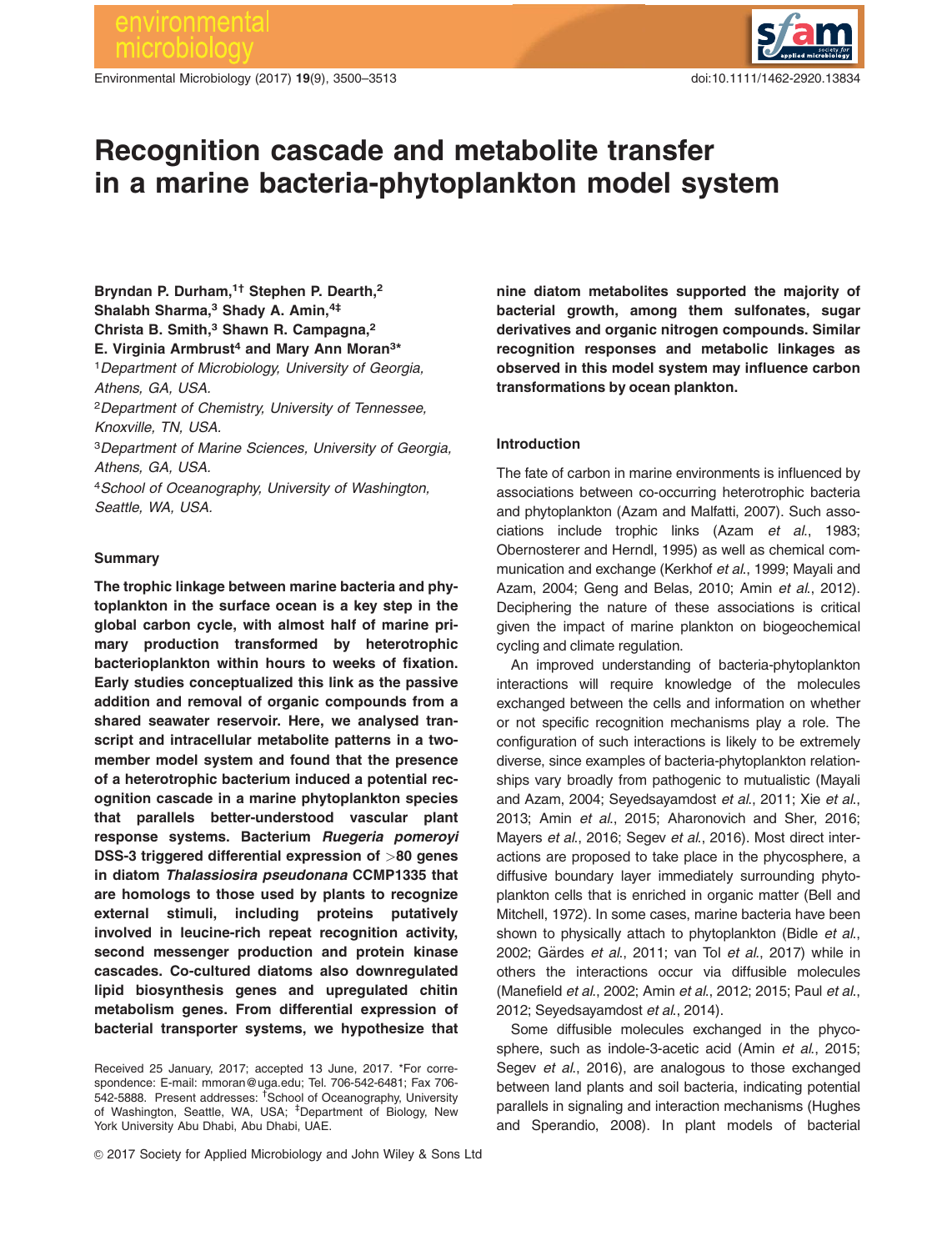recognition, leucine-rich repeat (LRR) proteins located either at the cell surface or in the cytoplasm play key signaling roles in plant immunity and development, including hormone binding, pathogen defense, nodulation and embryogenesis (Diévart and Clark, 2004; Yue et al., 2012). Downstream signal cascades are widely used by plants to further relay responses, including the calcium-dependent protein kinase (CDPK) and the mitogen-activated protein kinase (MAPK) pathways (Ligterink and Hirt, 2001; Vadassery and Oelmüller, 2009). These signaling networks direct and modulate the plant response to bacterial presence as well as other external stimuli, leading to outcomes such as cell cycle changes, metabolic rearrangements and defense-related gene activation.

Transcription and metabolome assays can be used to address the basis of ecological associations between bacteria and phytoplankton through identification of the set of genes and metabolic pathways that are differentially regulated when the microbes co-occur (Seyedsayamdost et al., 2011; Paul et al., 2012; Amin et al., 2015). Evidence for induction of putative recognition pathways in phytoplankton transcriptomes might indicate a capability to detect the presence of bacteria and activate interaction mechanisms. Shifts in expression of genes mediating metabolic pathways could provide clues regarding the substrates or secondary metabolites exchanged between microbial cells (Wang et al., 2014; Amin et al., 2015; Durham et al., 2015).

Here, we study a model microbial system consisting of diatom Thalassiosira pseudonana and bacterium Ruegeria pomeroyi DSS-3. The diatom requires an exogenous source of vitamin  $B_{12}$ , which is provided by the bacterium, while the heterotrophic bacterium is dependent on organic carbon and a usable nitrogen source from the diatom (Durham *et al.*, 2015). A mutualism of this type is likely to be commonplace in the ocean given that  $B_{12}$  auxotrophy is widespread among eukaryotic phytoplankton (Croft et al., 2005; Helliwell et al., 2011). Further, both members of the model system represent taxa important in the ocean. Bacteria in the Roseobacter lineage are ubiquitously distributed in surface waters and consistently found in association with diatoms (González et al., 2000; Suzuki et al., 2001; Pinhassi et al., 2004; Grossart et al., 2005; Amin et al., 2012), and diatoms are one of the dominant primary producers in coastal and upwelled ocean waters (Nelson et al., 1995). Durham and colleagues (2015) described a novel metabolite, 2,3-dihydroxypropane-1-sulfonate (DHPS), involved in carbon transfer using this model system. In this analysis, we focus on the breadth of transcriptional and metabolomic signals to ask two questions: What metabolites sustain the trophic link between this microbial autotroph and heterotroph? And to what extent does metabolite exchange occur through passive release and uptake versus through the influence of microbe-microbe interactions?

#### **Results**

R. pomeroyi DSS-3 and  $B_{12}$ -limited T. pseudonana CCMP1335 were grown together and individually, the latter serving as controls. In co-culture with the bacterium, T. pseudonana reached growth rates comparable to those in the mono-culture supplemented with exogenous  $B_{12}$  (0.78 d<sup>-1</sup> and 0.75  $d^{-1}$  respectively; ANCOVA,  $F = 0.99$ , Brand and Guillard, 1981), and values of the photosynthetic parameter  $F_v/F_m$  were similar (0.561 and 0.532 respectively). Bacteria grew to fourfold higher numbers in the co-culture compared with inoculation level (Fig. 1, Supporting Information Fig. S1). Microscopic examination of the cultures during exponential growth of the diatom revealed little surface attachment of R. pomeroyi to T. pseudonana cells, ranging from none to one or two per diatom. Transcriptome and metabolome analyses conducted at 8 h (bacteria and diatom) and 56 h (diatom) were used to compare mono- versus co-cultures for evidence of potential metabolic and ecological interactions.

#### Diatom recognition response

The diatom transcriptome showed little response to coculture conditions at the first time point, 8 h after introduction of the bacterium, with only five T. pseudonana genes differentially regulated compared with the axenic monoculture (Supporting Information Table S1). However, by the 56 h time point, exponentially growing co-cultured T. pseudonana differentially regulated 492 genes as compared



Fig. 1. Recovery of Thalassiosira pseudonana growth by addition of exogenous B12 (black filled circles) or Ruegeria pomeroyi DSS-3 (black filled squares) compared with a  $B_{12}$ -limited control (grey filled circles), and R. pomerovi cell numbers in co-culture with T. pseudonana (black open squares) or in no-substrate controls (grey open squares). Black arrows indicate times when transcriptomes and metabolomes were analysed. Grey arrow indicates the time of culture transfer (see Supporting Information Fig. S5). Error bars represent the standard deviation of triplicate cultures.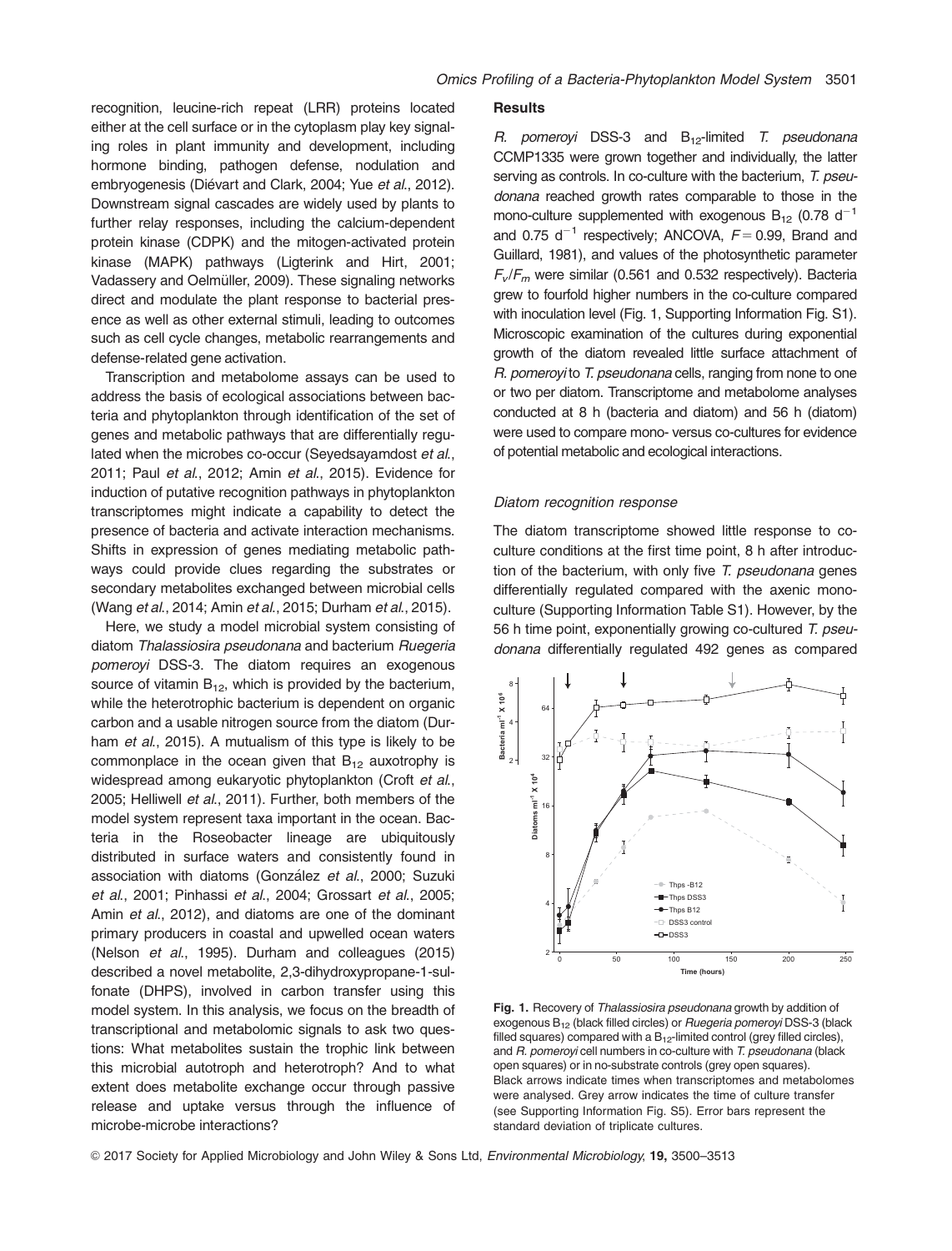

Fig. 2. Schematic of the Ruegeria pomeroyi DSS-3 and Thalassiosira pseudonana transcriptome and metabolome changes. Data for R. pomeroyi and T. pseudonana were analysed after 8 h and 56 h respectively (Fig. 1). Red dots and arrows indicate upregulation of genes and pathways, respectively, in co-culture versus mono-culture, while blue dots and arrows indicate downregulation. Detected intracellular metabolites are indicated in bold font, with red indicating significantly higher concentrations in co-culture versus mono-culture and blue indicating significantly lower concentration in co-culture (Fig. 4). Transporters with bidirectional arrows signify that direction of substrate movement is not known. ETC: electron transport chain; Tat: twin-arginine translocation; ABA: abscisic acid; PKs: protein kinases; G3P: glycerol-3-phosphate; ROS: reactive oxygen species; EGFs: epidermal growth factors; TNF: tumor necrosis factor; IF: interferon; SQDG: sulfoquinovosyl diacylglycerol. Additional definitions can be found in Tables 1 and 2.

with the  $B_{12}$ -replete axenic control (4.3% of the genome, 174 upregulated and 318 downregulated; Supporting Information Table S2). Of these, 209 had functional annotations (70 upregulated and 139 downregulated; Supporting Information Table S2). The  $B_{12}$  acquisition gene CBA1 (Bertrand et al., 2012) was the only gene upregulated at both time points.

Gene expression comparisons between diatoms in cocultures versus axenic mono-cultures at the 56 h time point indicated that over 80 differentially expressed T. pseudonana genes had annotations suggesting recognition and signaling functions (Fig. 2, Supporting Information Table S2). Four were putative LRR receptor proteins (upregulated Tp5595, Tp25675, Tp20707; downregulated Tp24726).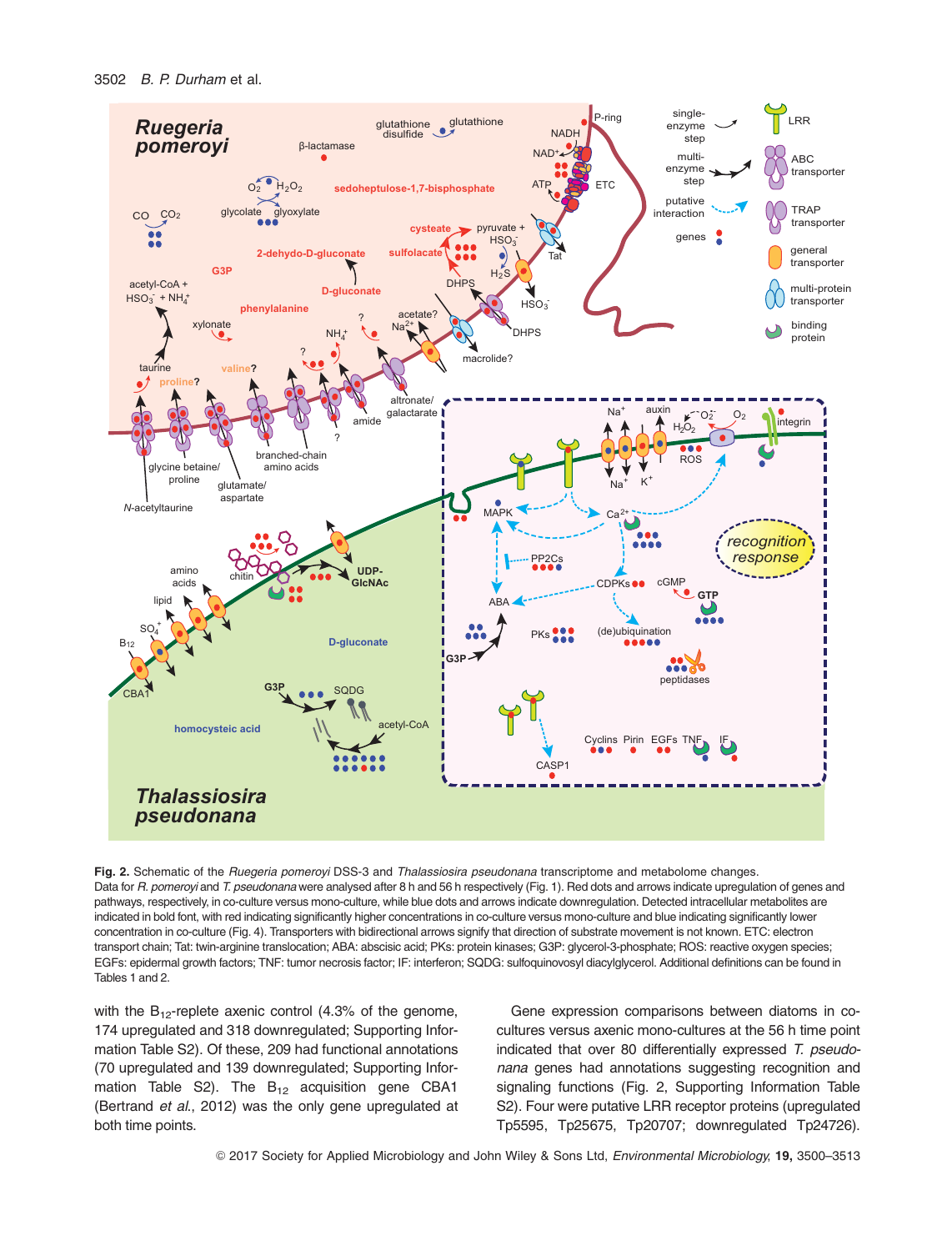Nine genes differentially transcribed in co-culture had calcium-binding domains or were annotated as calciumresponsive genes (Fig. 2, Table 1). Genes encoding three ion channels (Tp3092,  $K^+$  channel; Tp711, bile acid-Na symporter; Tp4725, Na-H antiporter) and an NADPH oxidase (Tp11375) were also differentially expressed.

One MAPK gene (Tp9710) was differentially expressed out of five genes with this annotation in the genome, and it was downregulated ninefold in co-culture. In plants, MAPK signaling can be negatively regulated by signal transduction regulators including isoprenoid hormones such as abscisic acid (Danquah et al., 2014) and protein phosphatase family 2C (PP2C)-type phosphatases (Schweighofer et al., 2004). In the diatom transcriptome, five genes involved in the synthesis of isoprenoids and four genes encoding PP2Cs were differentially regulated in co-culture (Fig. 2, Table 1).

Additional differentially expressed genes with homology to those involved in downstream transduction and regulation in plant signaling cascades included those predicted to encode ubiquitination/deubiquitination enzymes that target proteins for degradation, receptors and receptorassociated factors, peptidases, an interferon regulator, an integrin and guanylate cyclase which synthesizes second messenger cGMP in response to intracellular calcium levels (Fig. 2, Table 1, Supporting Information Table S2). Eleven genes with predicted involvement in intracellular trafficking were significantly upregulated or downregulated. These included upregulated homologs to clathrin and epsin, proteins typically indicative of endocytosis (Ford et al., 2002). Thirteen differentially expressed genes had annotations related to cell growth and cell cycle regulation, including three cyclins, two regulators of chromosome condensation, two proteins containing epidermal growth factor (EGF) domains, a metacaspase and pirin (Fig. 2, Table 1).

# Diatom differential regulation of metabolism genes

Nearly 90 genes involved in metabolism and transport were differentially expressed 56 h after bacterial inoculation (Supporting Information Table S2, Fig. 2). Three genes associated with sulfo/glycerolipid biosynthesis were downregulated (Durham et al., 2015), as were twelve genes involved in fatty acid biosynthesis. The diatom urea cycle gene carbamoyl phosphate synthase (unCPS; Tp40323) was downregulated threefold (Supporting Information Table S2). Twelve genes mediating chitin metabolism or containing chitinase or chitin-binding domains were upregulated by T. pseduonana in co-culture, as was a component of a putative UDP-GlcNAc transporter system (Tp2088) (Table 1).

# Bacterial differential regulation of transport and metabolism genes

To detect transcriptional changes related to substrate uptake, f/2 medium with no carbon source was used in the mono-culture bacterial controls. Analysis of transcriptional

| General function              | Locus tag | Description                                                          | Fold change |
|-------------------------------|-----------|----------------------------------------------------------------------|-------------|
| Leucine-rich repeat           | 5595      | LRR, transmembrane                                                   | 3.2         |
| (LRR) receptors               | 20707     | LRR, cytoplasmic                                                     | 3.4         |
|                               | 24726     | LRR, transmembrane                                                   | $-3.6$      |
|                               | 25675     | LRR, cytoplasmic                                                     | 3.0         |
| Calcium-dependent             | 14490     | <b>CDPK</b>                                                          | 2.4         |
| protein kinase (CDPK) pathway | 36897     | <b>CDPK</b>                                                          | 4.4         |
| and calcium-binding proteins  | 7282      | Calcium-binding EF-hand (calmodulin-like), transmembrane             | 6.0         |
|                               | 41372     | Calcium-binding EF-hand (calmodulin-like)                            | $-2.8$      |
|                               | 42194     | Calcium-binding EF-hand (calmodulin-like)                            | $-2.4$      |
|                               | 10164     | Calcium-binding domain and potential peptidase domain                | $-4.3$      |
|                               | 25392     | Calcium-binding domain and potential peptidase domain, transmembrane | $-2.4$      |
|                               | 7230      | Calcium-binding domain, regucalin                                    | $-3.3$      |
|                               | 8014      | Calcium-binding GLA (gamma-carboxyglutamic acid-rich) domain         | $-4.5$      |
| lon channels and              | 711       | Bile acid:Na symporter, transmembrane                                | $-4.8$      |
| oxidative burst               | 3092      | $K+$ inward voltage channel, transmembrane                           | 2.7         |
|                               | 4725      | Na/H antiporter, transmembrane                                       | $-10.5$     |
|                               | 11375     | NADPH oxidase/ferric reductase, transmembrane                        | 2.5         |
| Mitogen-activated protein     | 9710      | <b>MAPK</b>                                                          | $-8.8$      |
| kinase (MAPK) pathway         | 574       | 1-Deoxy-D-xylulose-5-phosphate synthase (dxs)                        | $-2.2$      |
| terpenoid and                 | 2376      | Mevalonate kinase (MVK)                                              | $-2.1$      |
| carotenoid biosynthesis       | 6524      | 15-cis-phytoene desaturase (crtP)                                    | $-4.5$      |
|                               | 10943     | 1-Deoxy-D-xylulose-5-phosphate reductoisomerase (dxr)                | $-3.6$      |

Table 1. Selected list of differentially expressed genes in Thalassiosira pseudonana (76 out of 492; 209 of which have functional annotations) highlighting those involved in signaling and recognition responses, chitin metabolism and transport when co-cultured with bacterium Ruegeria pomeroyi DSS-3 ( $n = 2$ ) relative to B<sub>12</sub>-replete mono-culture ( $n = 2$ ) after 56 h of growth.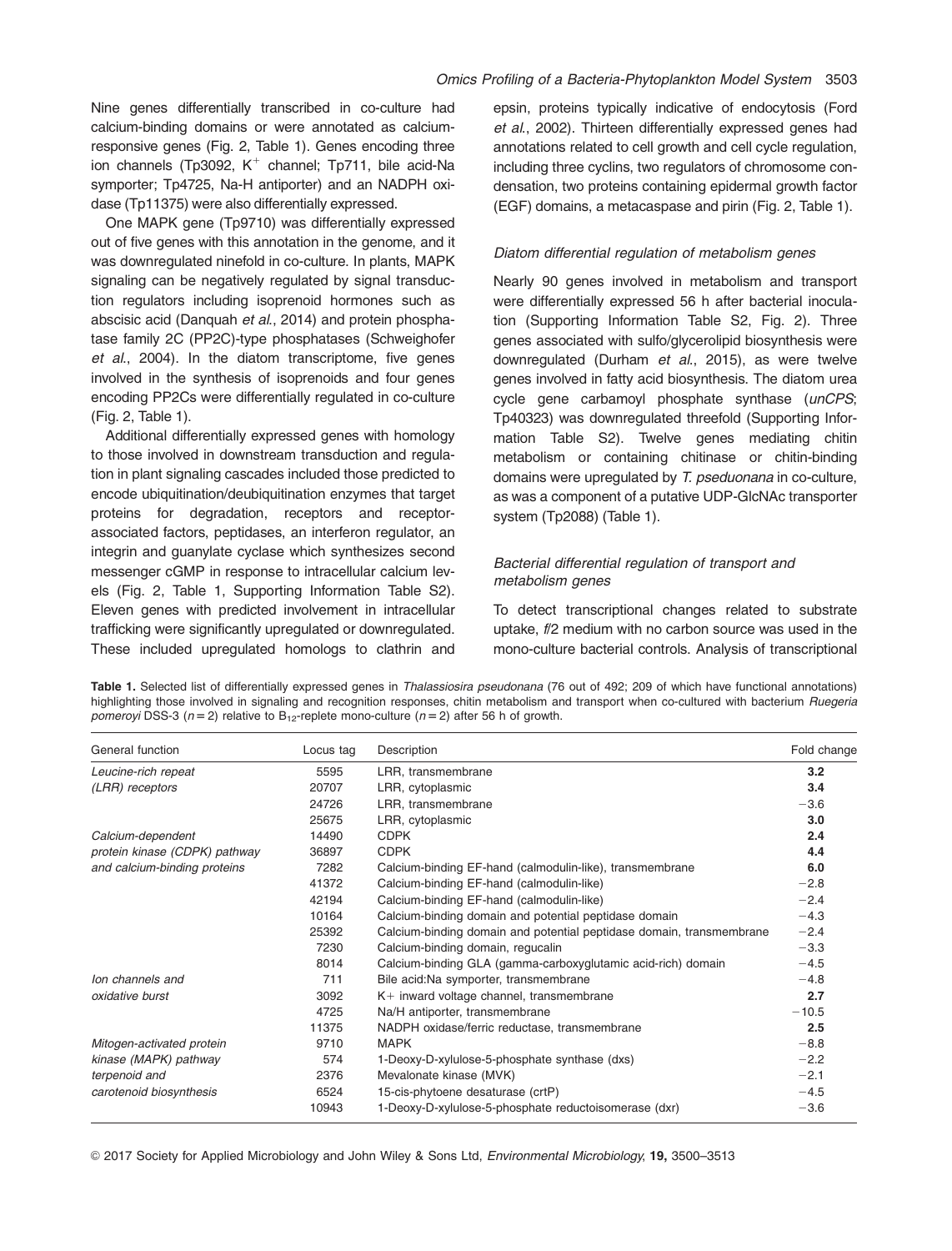#### Table 1. cont.

| General function        | Locus tag | Description                                                              | Fold change |
|-------------------------|-----------|--------------------------------------------------------------------------|-------------|
|                         | 29228     | (E)-4-Hydroxy-3-methylbut-2-enyl-diphosphate synthase (ispG)             | $-2.8$      |
| Protein phosphatases    | 31862     | PP <sub>2</sub> C                                                        | 2.8         |
| 2C-type (PP2Cs)         | 36303     | PP <sub>2</sub> C                                                        | 2.2         |
|                         | 37710     | PP <sub>2</sub> C                                                        | 2.2         |
|                         | 264143    | PP <sub>2</sub> C                                                        | $-2.5$      |
| Related signaling and   | 17208     | Casein kinase II (CK2), beta subunit                                     | 2.0         |
| regulatory proteins     | 23331     | RAP (RNA-binding)- and FAST (Fas-activated serine/                       | $-2.8$      |
|                         |           | threonine)-kinase-domain protein                                         |             |
|                         | 23490     | MHCK/EF2 (myosin heavy chain kinase/elongation factor-2) kinase          | $-4.1$      |
|                         | 264261    | Serine/threonine protein kinase and signal transduction histidine kinase | 6.0         |
|                         | 33287     | Ubiquitin-activating enzyme E1                                           | 3.2         |
|                         | 34838     | Ubiquitin-conjugating enzyme E2                                          | 2.8         |
|                         | 10006     | Ubiquitin hydrolase                                                      | 2.5         |
|                         | 21460     | Ubiquitin hydrolase                                                      | $-2.4$      |
|                         | 23994     | Ubiquitin hydrolase                                                      | $-4.3$      |
|                         | 24982     | Integrin, transmembrane                                                  | 5.0         |
|                         | 3202      | Fibronectin-binding protein                                              | $-6.3$      |
|                         | 7648      | Tumor necrosis factor receptor (TNFR)-associated factor 3 (TRAF3)        | $-4.8$      |
|                         | 12050     | Auxin efflux, transmembrane                                              | $-3.7$      |
|                         | 25698     | Interferon regulator                                                     | 2.2         |
|                         | 24575     | Guanylate cyclase                                                        | 3.1         |
| Endo- and exo-cytosis   | 1311      | Epsin N-terminal                                                         | 2.4         |
|                         | 2467      | SNARE/syntaxin, transmembrane                                            | 2.1         |
|                         | 36490     | Clathrin adaptor complex AP2 small chain                                 | 2.4         |
| Cell cycle              | 11138     | Cyclin-A-like, G2/mitotic-specfic cyclin                                 | 4.6         |
|                         | 25048     | Cyclin-F-like, F-box domain                                              | 9.5         |
|                         | 36441     | Cyclin-A-like, G2/mitotic-specfic cyclin                                 | $-4.1$      |
|                         | 33772     | Serine/threonine-protein kinase TTK/MPS1-like                            | $-4.2$      |
|                         | 9963      | Regulator of chromosome condensation (RCC1)                              | $-4.8$      |
|                         | 38047     | Regulator of chromosome condensation (RCC1)                              | 3.0         |
|                         | 24000     | c-myc promoter binding protein                                           | 2.7         |
|                         | 11019     |                                                                          | 2.8         |
|                         |           | Notch-like protein with EGF domains, transmembrane                       |             |
|                         | 11191     | Epidermal growth factor (EGF) domain                                     | 2.9         |
|                         | 2505      | CASP1, metacaspase                                                       | 3.3         |
|                         | 40348     | cdc48, ATPase                                                            | $-4.0$      |
|                         | 40725     | cdc48-2, ATPase                                                          | $-3.4$      |
|                         | 4020      | Pirin                                                                    | 2.2         |
| Chitin degradation and  | 24204     | Chitinase                                                                | 3.5         |
| chitin-binding proteins | 262153    | Chitinase                                                                | 11.8        |
|                         | 263782    | Chitinase                                                                | 7.6         |
|                         | 261895    | Chitinase                                                                | 3.6         |
|                         | 25905     | Glycosyltransferase, putative                                            | 2.4         |
|                         | 36631     | UDP-N-acetylglucosamine pyrophosphorylase (UAP1)                         | 4.3         |
|                         | 37041     | N-acetylgalactosamine-6-phosphate deacetylase (nagA)                     | 3.7         |
|                         | 260958    | Phosphoacetylglucosamine mutase                                          | 6.1         |
|                         | 22908     | Chitin-binding domain protein                                            | 3.2         |
|                         | 25842     | Chitin-binding domain protein                                            | 4.3         |
|                         | 262644    | Chitin-binding domain protein                                            | 3.1         |
|                         | 268516    | Chitin-binding domain protein                                            | 10.6        |
| Upregulated transport   | 2088      | Putative UDP-N-acetylglucosamine transporter                             | 2.4         |
|                         | 11697     | CBA1, cobalamin acquisition protein 1                                    | 11.0        |
|                         | 16722     | ABC transporter, subfamily A, lipid transport                            | 3.3         |
|                         | 26635     | Amino acid/polyamine transporter                                         | $2.2\,$     |
|                         | 38157     | GDP-L-fucose transporter, presumed from cytosol to ER-Golgi lumen        | 2.5         |
|                         | 262236    | Amino acid transporter, possibly cationic                                | 2.5         |

Only those genes with ≥ twofold differential expression and an fdr <0.05 are shown (baySeq; Hardcastle and Kelly, 2010). Functional information is derived from Interpro, GO, Pfam and user annotations available for the T. pseudonana genome in the JGI Genome Portal. See Supporting Information Table S2 for a complete list of differentially expressed genes.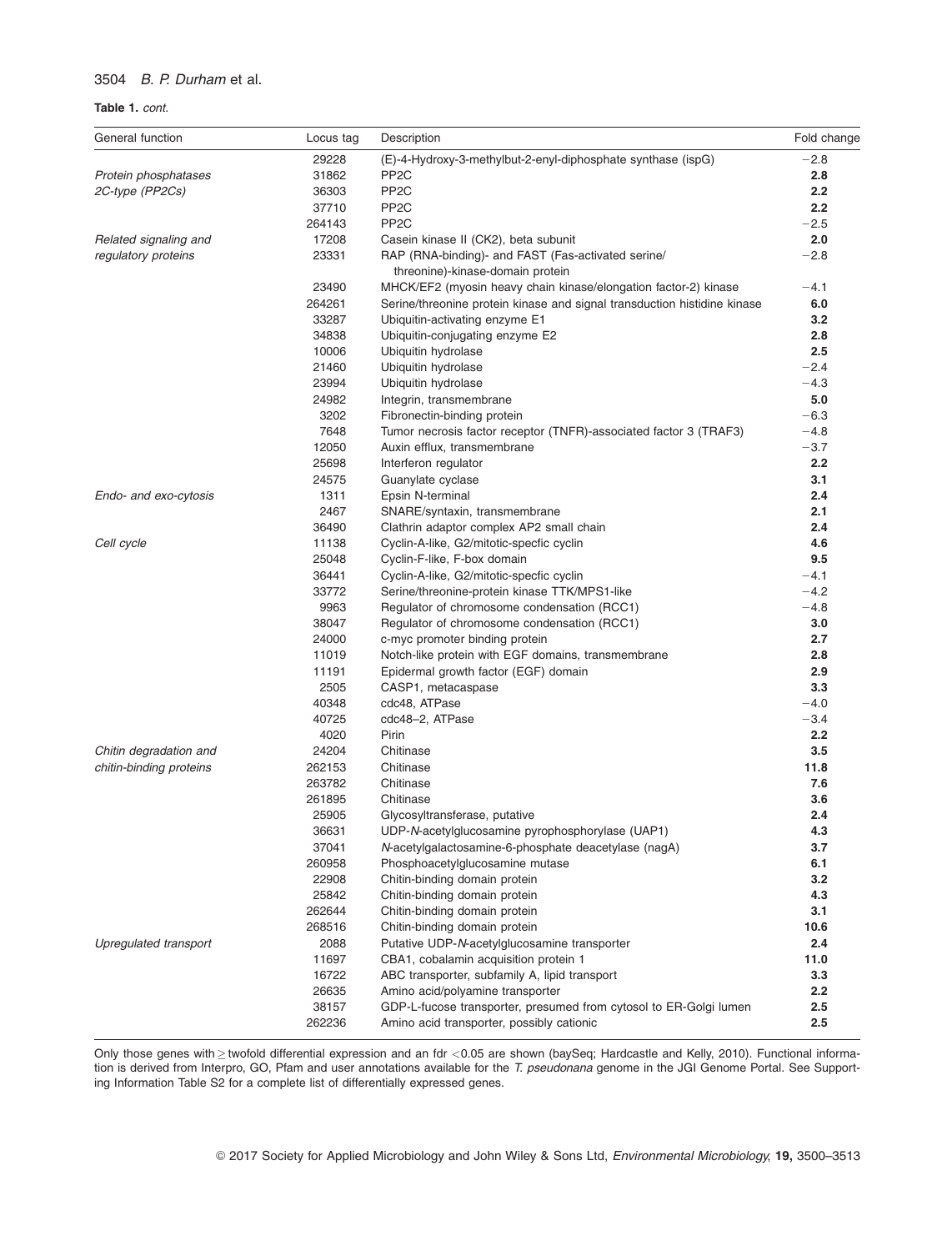Table 2. Selected list of upregulated genes in Ruegeria pomeroyi DSS-3 (39 out of 101) highlighting those involved in organic matter acquisition when co-cultured with diatom Thalassiosira pseudonana ( $n = 4$ ) relative to no-substrate controls ( $n = 2$ ) after 8 h of growth.

| General function                                                       | Locus tag       | Description                                                                | Fold change |
|------------------------------------------------------------------------|-----------------|----------------------------------------------------------------------------|-------------|
| 2,3-dihydroxypropane-1-sulfonate<br>(DHPS) transport and<br>catabolism | SPO0591         | DHPS TRAP dicarboxylate transporter, DctP subunit (hpsK)                   | 120.4       |
|                                                                        | SPO0592         | DHPS TRAP dicarboxylate transporter, DctQ subunit (hpsL)                   | 79.3        |
|                                                                        | SPO0593         | DHPS TRAP dicarboxylate transporter, DctM subunit (hpsM)                   | 126.0       |
|                                                                        | SPO0594         | DHPS-3-dehydrogenase (hpsN)                                                | 79.5        |
|                                                                        | SPO0595         | R or S-DHPS-2-dehydrogenase (hpsO)                                         | 373.5       |
|                                                                        | SPO0596         | S or R-DHPS-2-dehydrogenase (hpsP)                                         | 131.2       |
|                                                                        | SPO0597         | UspA universal stress family protein (hpsQ)                                | 56.3        |
|                                                                        | SPO0598         | Membrane-bound sulfolactate dehydrogenase (slcD)                           | 193.0       |
|                                                                        | <b>SPOA0157</b> | Bisulfite exporter (cuyZ)                                                  | 156.0       |
|                                                                        | <b>SPOA0158</b> | L-cysteate sulfo-lyase (cuyA)                                              | 71.2        |
| N-acetyltaurine (NAT) transport                                        | SPO0658         | NAT amidohydrolase (naaS)                                                  | 14.0        |
| and catabolism                                                         | SPO0660         | NAT ABC transporter, periplasmic peptide-binding protein (naaA)            | 30.2        |
|                                                                        | SPO0661         | NAT ABC transporter, permease protein (naaB)                               | 22.5        |
|                                                                        | SPO0662         | NAT ABC transporter, permease protein (naaB')                              | 24.0        |
|                                                                        | SPO0663         | NAT ABC transporter, ATP-binding protein (naaC)                            | 32.0        |
|                                                                        | SPO0664         | NAT ABC transporter, ATP-binding protein (naaC')                           | 4.5         |
| Potential amide/urea transport and                                     | SPO3659         | LamB/YcsF family protein                                                   | 17.1        |
| catabolism                                                             | SPO3661         | Allophanate hydrolase subunit 1                                            | 14.3        |
|                                                                        | SPO3662         | Membrane protein                                                           | 120.0       |
|                                                                        | SPO3664         | TRAP dicarboxylate transporter, subunit DctQ subunit                       | 16.5        |
|                                                                        | SPO3665         | TRAP dicarboxylate transporter, periplasmic DctP subunit                   | 11.0        |
| Potential acidic sugar transport and                                   | SPO2409         | Oxidoreductase, putative 3-oxoacyl-ACP reductase                           | 7.0         |
| catabolism                                                             | SPO2410         | Dihydroxy-acid dehydratase, putative xylonate dehydratase                  | 6.2         |
|                                                                        | SPO2430         | Altronate hydrolase UxaA/galactarate dehydratase                           | 10.2        |
|                                                                        | SPO2433         | TRAP dicarboxylate transporter, periplasmic DctP subunit, putative         | 6.4         |
| Potential amino acid and/or                                            | SPO1018         | Branched-chain amino acid ABC transporter, ATP-binding protein             | 6.3         |
| osmolyte transport                                                     | SPO2442         | Glycine betaine/proline ABC transporter, permease protein                  | 11.9        |
|                                                                        | SPO2443         | Glycine betaine/proline ABC transporter, ATP-binding protein               | 33.0        |
|                                                                        | SPO2658         | Glutamate/aspartate ABC transporter, periplasmic substrate-binding protein | 44.6        |
|                                                                        | SPO2659         | Glutamate/aspartate ABC transporter, permease protein                      | 24.8        |
|                                                                        | SPO2660         | Glutamate/aspartate ABC transporter, permease protein                      | 17.0        |
|                                                                        | SPO2661         | Glutamate/aspartate ABC transporter, ATP-binding protein                   | 29.0        |
|                                                                        | SPO3705         | Branched-chain amino acid ABC transporter, periplasmic binding protein     | 14.8        |
|                                                                        | SPO3708         | Branched-chain amino acid ABC transporter, permease protein                | 18.0        |
| Unidentified transport                                                 | SPO1111         | Hypothetical protein                                                       | 69.5        |
|                                                                        | SPO1112         | TRAP transporter, periplasmic DctP subunit                                 | 67.7        |
|                                                                        | SPO1113         | TRAP transporter, transmembrane DctQ subunit, putative                     | 46.7        |
|                                                                        | SPO1114         | TRAP transporter, transmembrane DctM subunit                               | 24.8        |
|                                                                        | SPO1115         | Hypothetical protein                                                       | 16.7        |

Only those genes with > twofold differential expression and an fdr <0.05 were included (baySeq; Hardcastle and Kelly, 2010). Functional information was derived from annotations available at Roseobase [\(www.roseobase.org\)](http://www.roseobase.org). See Supporting Information Table S4 for a complete list of differentially expressed genes.

responses 8 h after inoculation identified 101 genes differentially regulated by R. pomeroyi in co-culture with T. pseudonana compared to the control (67 upregulated and 34 downregulated; Supporting Information Table S4).

Among the upregulated bacterial genes in the cocultures were 24 annotated components of transporters that target organic compounds, including five multiprotein ABC transporter systems (ATP-binding cassette) and four TRAP transporter systems (tripartite ATP-independent periplasmic) (Table 2). One TRAP system mediates the uptake of the DHPS and one ABC system mediates Nacetyltaurine transport (Durham et al., 2015); genes encoding transport and metabolism of these sulfonates

were only recently discovered (Mayer et al., 2010; Denger et al., 2011). Upregulation of nine metabolic genes mediating downstream catabolism of these sulfonates was also observed (Table 2). The substrates of the remaining upregulated transporters have not been experimentally verified. Four ABC transporters have general annotations for uptake of amino acids (glutamate/aspartate, branchedchain amino acids) and nitrogen-containing osmolytes (glycine betaine/proline), compounds that could also fulfill the nitrogen requirement of R. pomeroyi which is unable to use the nitrate supplied in the medium (Supporting Information Fig. S1). One of the TRAP transporters was adjacent to an upregulated gene annotated as an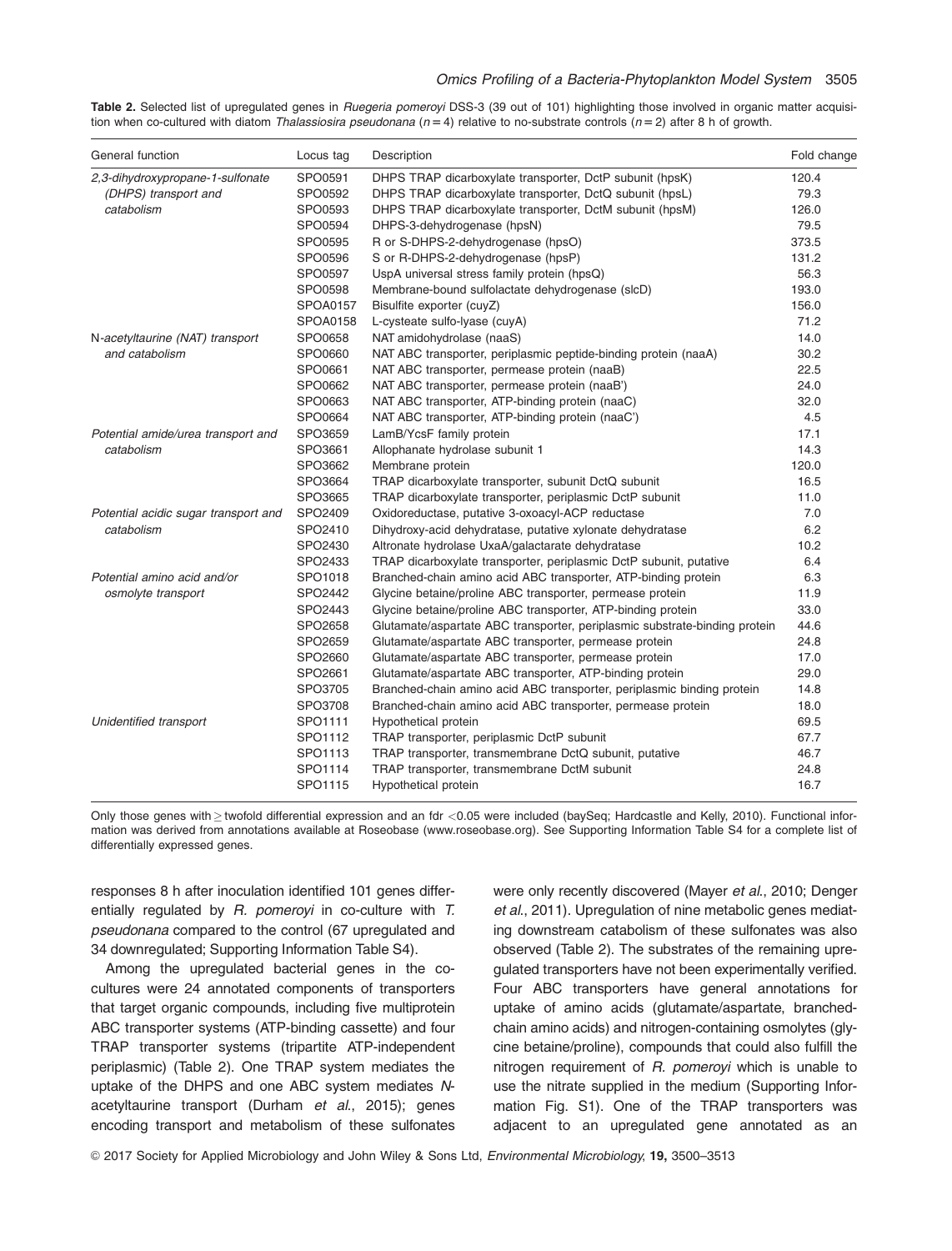

Fig. 3. Abundance of transcripts with sequence similarity to upregulated *R. pomeroyi* transporter systems (≥50% identity over  $\geq$ 50% of read length) at four surface waters stations along the Line P transect in the eastern North Pacific in May 2013. Error bars indicate the standard deviation of duplicate samples. SPO0591, DHPS transport; SPO0660, N-acetyltaurine transport; SPO1021, possible branched-chain amino acid transport; SPO1112, Possible sugar transport; SPO2658, possible glutamate or aspartate transport; SPO3665, possible allophanate transport; SPO2441, possible glycine betaine or proline transport.

allophanate (urea-1-carboxylate) hydrolase subunit (SPO3661; Table 2). Since bacterial TRAP systems are often co-located with the gene encoding the first metabolic transformation of the transported compound (Mulligan et al., 2011), allophanate is a possible substrate of this transporter. Another upregulated TRAP transporter gene was co-located with an upregulated gene annotated as a hydrolase/dehydratase of the sugar acid altronate or galactarate (SPO2430; Table 2).

#### Evidence for bacterial transporter expression in the surface ocean

Metatranscriptome data collected at four stations along the Line P transect during a diatom bloom in the eastern North Pacific in May 2012 was searched for orthologues to the upregulated R. pomeroyi transporters. This diatom bloom was dominated by a Pseudo-nitzschia species, with Roseobacter clade members accounting for 21%–85% of the bacterial community mRNA. Using substrate-binding transport proteins as query sequences, transcripts from potential orthologues were found for seven of the nine upregulated R. pomeroyi systems (Fig. 3). Four had a primarily coastal pattern: the DHPS transporter (SPO0591), the N-acetyltaurine transporter (SPO0660), the putative glutamate/aspartate transporter (SPO2658) and the putative sugar transporter (SPO1112). Three retained substantial expression out to the open ocean station: the putative branched-chain amino acid transporter (SPO1021), the possible allophanate transporter

(SPO3665), and with  $\sim$ 10-fold higher abundance per liter of seawater than the others, the putative glycine betaine/ proline transporter (SPO2441) (Fig. 3). Of these, two are transporters of organic sulphur compounds and five are transporters of known or predicted organic nitrogen compounds. There was no evidence that the bacterioplankton community was expressing the putative galactarate transporter (SPO2433) or the second branched-chain amino acid transporter (SPO3705).

#### Metabolomic response

At the same stages of culture development analysed for transcriptome analysis (8 h for the bacterium, 56 h for the diatom; Fig. 1), a suite of 78 metabolites representing a range of central and secondary metabolic pathways were measured. The diatom intracellular metabolites homocysteate and gluconate were significantly depleted in cocultured T. pseudonana compared with the  $B_{12}$ -replete axenic control ( $p < 0.05$ ). No diatom metabolites were significantly enriched during co-culture (Fig. 4).

Thirteen intracellular metabolites were significantly enriched ( $p < 0.05$ ) in co-cultured R. pomeroyi cells compared with the mono-culture control in f/2 seawater medium (Fig. 4), and none were significantly depleted. Two sulfonate degradation pathway intermediates, sulfolactate and nitrogen-containing L-cysteate, were enriched 574 and 442-fold in co-cultured bacterial cells  $(p < 0.001)$ . These represent the largest changes observed in the bacterial metabolome (Fig. 4). Also enriched was the amino acid phenylalanine (twofold,  $p < 0.05$ ). Chitin monomers Nacetyl-glucosamine-1/6-phosphate (GlcNAc-1/6-P) and UDP-N-acetylglucosamine (UDP-GlcNAc) were both present in higher concentrations (twofold and threefold, respectively, although not significantly) in the R. pomeroyi metabolome (Fig. 4), potentially consistent with the differentially regulated chitin metabolism genes and transporter components in the diatom transcriptome. Finally, significant depletion of gluconate in the diatom metabolome was matched with a significant enrichment in the bacterial metabolome ( $p < 0.05$ ) (Fig. 4). Gluconate is an intermediate in the Entner-Doudoroff pathway, the pathway R. pomeroyi uses for carbohydrate metabolism (Moran et al., 2007).

# **Discussion**

Currencies of microbial interactions may represent sizeable fluxes in the carbon cycle, yet they have been difficult to identify because of low steady state concentrations in bulk seawater and the challenges of novel compound identification (Moran et al., 2016). In desert soil, for example, 80 different metabolites were found to be exchanged between bacterial cells yet most could not be chemically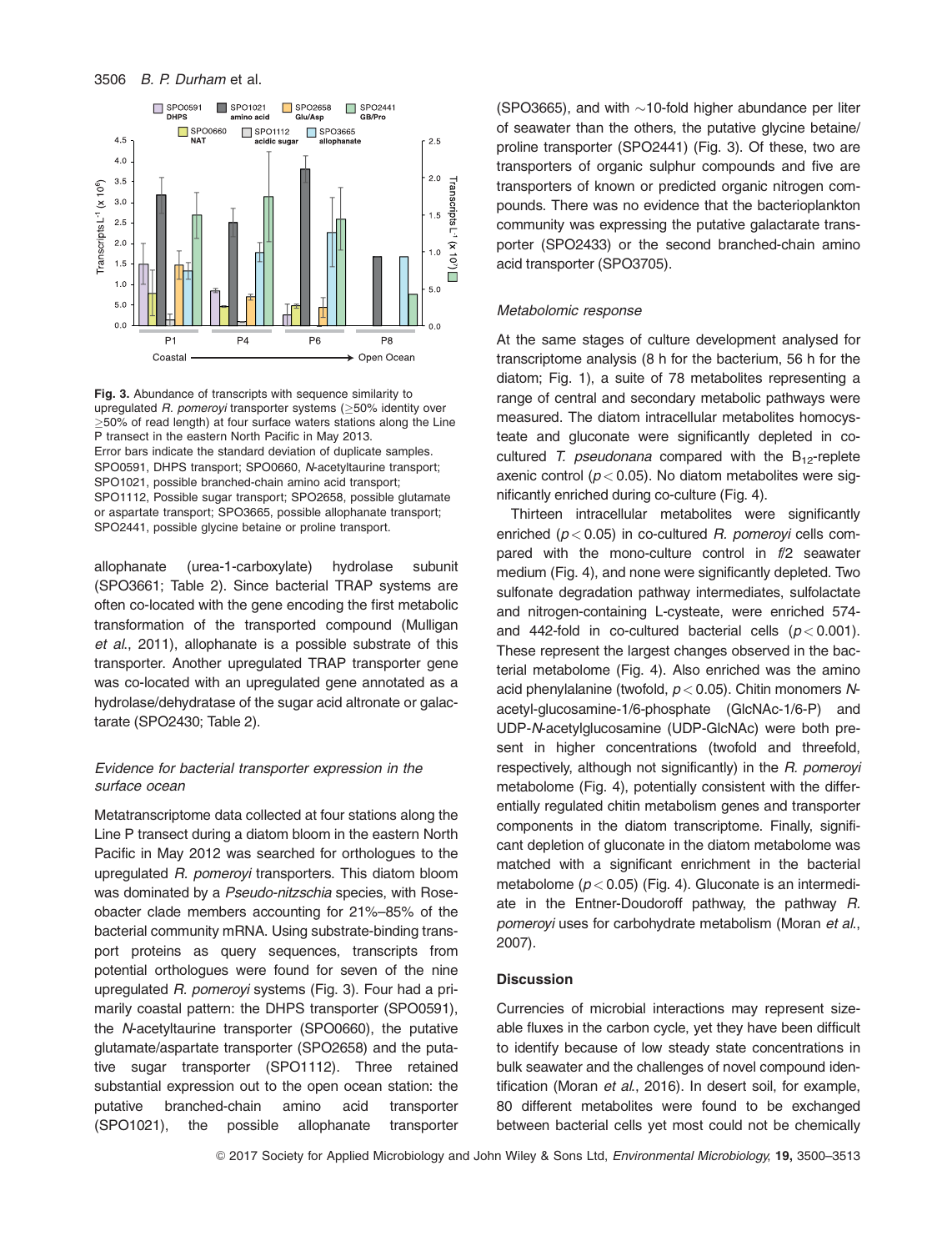

Fig. 4. Log<sub>2</sub>-fold changes in intracellular metabolites in Ruegeria pomeroyi DSS-3 and Thalassiosira pseudonana in co-culture relative to controls.

Bacterial metabolite data are derived from the 8 h time point and diatom metabolite data are from the 56 h time point, representing the first time point for each with substantial differences in expression between mono- and co-cultures. Diatom and bacterial cells were separated by differential filtration, and data were corrected for cells in the incorrect size fraction based on flow cytometric analysis. Asterisks denote statistical significance at  $p < 0.05$ . Left: Log<sub>2</sub>-fold-change color code and metabolite counts by fold-change bin. Grey = metabolite not detected.

identified (Baran et al., 2015). Here, we took advantage of the ability of microbes to sensitively detect chemicals in their environment, using upregulation of transporter systems and metabolome shifts to single out specific metabolites potentially important in trophic interactions.

Substrates of two of the transporter systems upregulated by  $R$ . pomeroyi in co-culture with  $T$ . pseudonana were identified previously as sulfonates DHPS and N-acetyltaurine (Durham et al., 2015). Other upregulated transporters point to metabolites whose roles in surface ocean heterotrophy have been recognized previously, such as amino acids and osmolytes (Wright and Hobbie, 1966; King, 1988; Kiene and Walker, 1998; Cottrell and Kirchman, 2000). Potential metabolites also include homocysteate, an unidentified acidic sugar and an unidentified amide, and these may represent novel metabolites participating in the transfer of recently fixed carbon to heterotrophic marine bacteria. Orthologues of the suite of upregulated transporters are expressed in the surface ocean, albeit to varying extents (Fig. 3).

The induction by bacteria of a putative diatom signal cascade was the most pervasive transcriptional response observed in the co-culture. This response involved differential expression of genes homologous to LRR receptors, secondary messengers, protein kinase systems and cell cycle regulators, among others (Table 1). LRR receptors are involved in protein-protein interactions in many organisms. In land plants, they have roles in immunity and developmental signaling by binding target ligands and

relaying information on biotic and abiotic stimuli through the downstream response components of the CDPK and MAPK signal cascades (Felix et al., 1999; Ligterink and Hirt, 2001; Diévart and Clark, 2004; Pitzschke et al., 2009; Gao et al., 2014). Close homologs of the three upregulated T. pseudonana LRR genes are present in six other Thalassiosira species (T. oceanica, T. weissflogii, T. punctigera, T. gravida, T. antarctica and T. rotula), several Skeletoma species, Cyclotella meneghiniana and Detonula confervacea (Supporting Information Figs. S2–4). More distant homologs were found in plants, bacteria, oomycetes and green algae, with identities of 26%–43% similarity to predicted LRR domains (Supporting Information Table S3). A search for sequences matching the diatom LRR proteins in the metatranscriptome of a Pseudo-nitzschia bloom in the North Pacific yielded no potential orthologues, although this is consistent with finding LRR homologs in the genomes of centric diatoms (which includes Thalassiosira) but not pennate diatoms (which includes Pseudo-nitzschia) (Supporting Information Table S3).

The differential expression of nine genes annotated as CDPKs or calcium-binding proteins (three upregulated, six downregulated) suggests similarities with plant recognition of bacteria using  $Ca^{2+}$  as a second messenger (Zimmermann et al., 1997; Vadassery and Oelmüller, 2009). Calcium-dependent signaling followed by cell death was described previously for nutrient-limited diatoms (Vardi et al., 2006), and our results extend this by suggesting the second messenger also plays a role in relaying information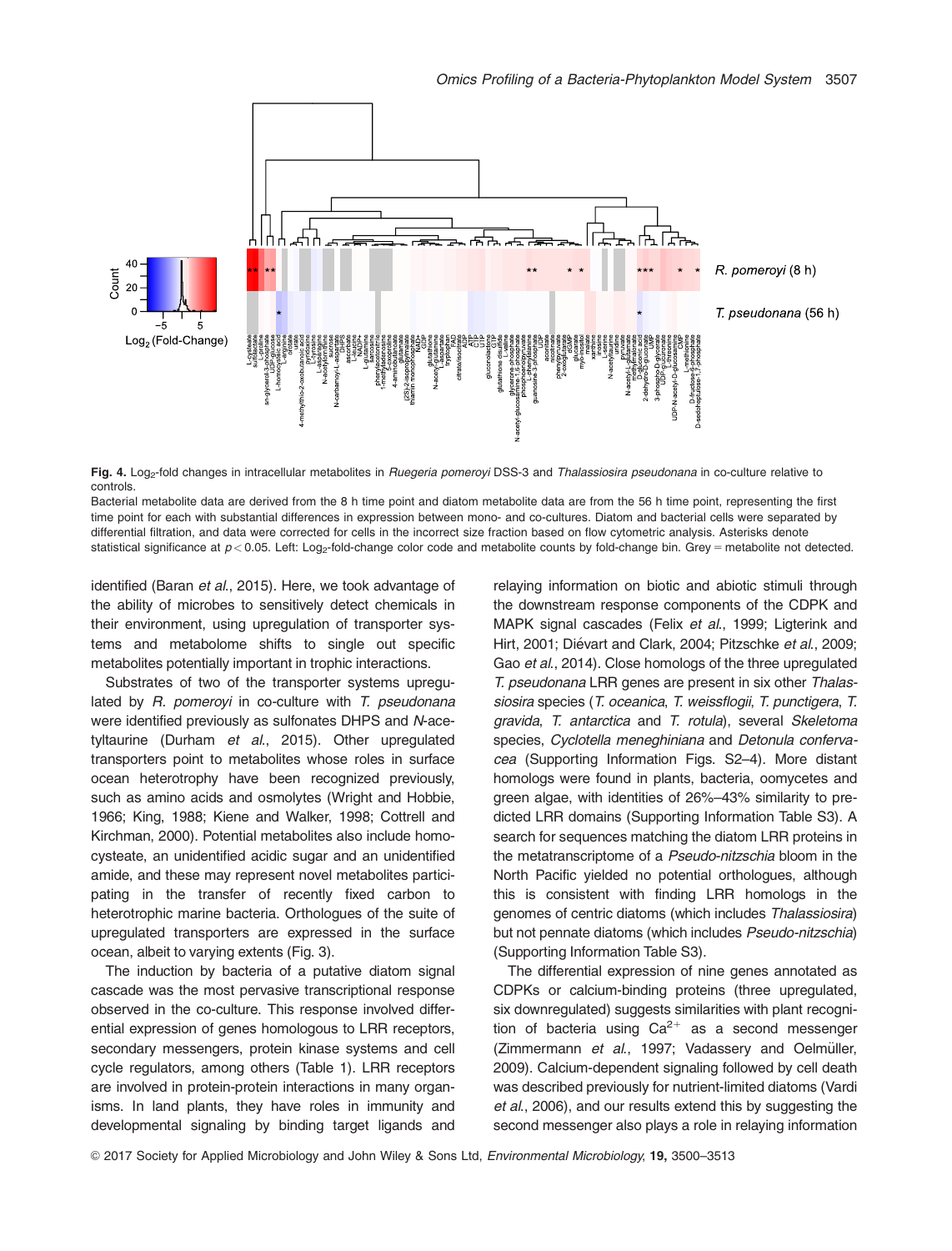on biotic stimuli. In the opportunistic pathogen Pseudomonas aeruginosa, calcium levels in mammalian host cells are modified by autoinducer signaling (Shiner et al., 2006). The evidence of calcium-dependent signaling, together with differential regulation of three ion channels and an NADPH oxidase, indicative of ion flux and oxidative burst, respectively, implicate a suite of mechanisms used in the diatom which are typical of plant recognition systems (Jabs et al., 1997; Lipinski et al., 2009; Dubiella et al., 2013). One metacaspase gene was upregulated, but although these proteins can play a role in programmed cell death in plants and fungi, this specific gene is thought to have a housekeeping role in T. pseudonana (Bidle and Bender, 2008).

In addition to a possible signaling cascade, another prevalent diatom transcriptional signal involved differential regulation of a suite of genes encoding chitin binding and chitin metabolism (Table 1). Diatoms synthesize chitin as part of their cell wall (Durkin et al., 2009), and marine bacteria have been shown to target chitinous regions of diatom cells for attachment (Frischkorn et al., 2013; Li et al., 2016). Chitin monomers such as N-acetylglucosamine (GlcNAc) can also regulate bacterial virulence factors (Konopka, 2012) as well as serve as bacterial substrates (Wiegmann et al., 2014). Indeed, we detected enrichment (though not significant) of chitin monomers GlcNAc-1/6-P and UDP-GlcNAc in the R. pomeroyi metabolome (Fig. 4). The diatom transcriptional response also involved urea cycle gene *unCPS*, which mediates the conversion of ammonium and bicarbonate to carbamoyl phosphate. Its downregulation may signal availability of ammonium derived from bacterial regeneration, as this gene has been shown previously to be involved in managing the nitrogen status of diatom cells (Allen et al., 2011).

Previous studies of another Roseobacter in co-culture with a coccolithophore suggested that pathogenic attack was initiated when the bacterium detected senescence signals from the phytoplankton (Seyedsayamdost et al., 2011; Segev et al., 2016). However, no observed differences in the physiological state of T. pseudonana (i.e., growth rate, photosynthetic parameter  $F_v/F_m$ ) were observed between mono- and co-culture conditions in this study, and transfer of cells into fresh medium reinitiated exponential growth for both treatments (Supporting Information Fig. S5). Further, upregulation of the diatom's cobalamin acquisition protein CBA1 and the bacterium's organic compound transporters are not suggestive of pathogenic interactions. However, we noticed that diatoms in stationary phase cultures decreased in both cell number (Fig. 1) and chlorophyll a content more quickly in the presence of the bacterium, and there was also evidence of increased bacterial attachment to diatom cells in stationary phase (up to 10 per diatom cell) relative to exponential phase. These observations might argue for the onset of a pathogenic stage as the co-culture senesced, or could signify efficient recycling of cell detritus by the bacteria.

There are no known systems encoded in the R. pomeroyi genome that could mediate direct interactions with phytoplankton cells, although other members of the Roseobacter lineage have mechanisms such as Type IV and Type VI secretion systems (Moran et al., 2007; Persson et al., 2009; Newton et al., 2010). Further, the low numbers of bacterial cells attached to diatoms during exponential growth suggest that diffusible chemicals are a more likely mechanism for regulating the putative diatom signal recognition proteins. Upregulated bacterial genes that could participate in the release of diffusible chemical signals include two genes of the Tat (twin-arginine translocation) system for protein export (SPO2681 and SPO2682) and a gene encoding a lipopolysaccharide exporter (SPO2454) (Supporting Information Table S4). Vitamin  $B_{12}$  could be considered a candidate for the chemical signal based on evidence of uptake by the diatom (Fig. 1), yet the lack of a diatom transcriptional response to exogenous  $B_{12}$  addition and no evidence of bacterial upregulation of  $B_{12}$  biosynthesis argues against this. Other known bacterial molecules that trigger recognition mechanisms in plants include flagellin, lipopolysaccharides, siderophores and acylhomoserine lactones (Diévart and Clark, 2004; Meziane et al., 2005; Schuhegger et al., 2006; Yue et al., 2012).

Two hypotheses emerged from this transcriptomic and metabolomic analysis of a bacteria-diatom co-culture. First, bacterial secondary production was supported by substrates dominated by organic nitrogen and organic sulphur compounds. Second, R. pomeroyi–T. pseudonana interactions may extend beyond passive release and uptake of metabolites to include a potential diatom recognition system for the presence of the bacterium. The microbes selected for this model system represent two abundant lineages of marine plankton. Further, they commonly co-occur in the ocean, are capable of blooming to high numbers, and are proposed to have a shared evolutionary history (Pinhassi et al., 2004; Grossart et al., 2005; Amin et al., 2012; Luo et al., 2013). Such interdependencies between natural populations of bacteria and phytoplankton may have important influences over both rates and timing of carbon transformations in the ocean.

# Experimental procedures

#### Co-culture experimental setup

R. pomeroyi DSS-3 was streaked to isolation on  $1/2$  YTSS agar, after which single colonies were inoculated into liquid  $1/2$ YTSS and grown overnight at 30°C in the dark at 200 r.p.m. Cells were harvested in exponential phase, washed twice in f/ 2 medium  $(+Si, -B_{12})$  (Guillard, 1975) and resuspended in  $f/2$  $(+Si, -B_{12})$  to  $\sim$ 1  $\times$  10<sup>8</sup> cells mL<sup>-1</sup>. This inoculum was diluted 1:100 when added to the co-culture. T. pseudonana CCMP1335 was cultured in  $f/2$  medium  $(+Si)$  in a diurnal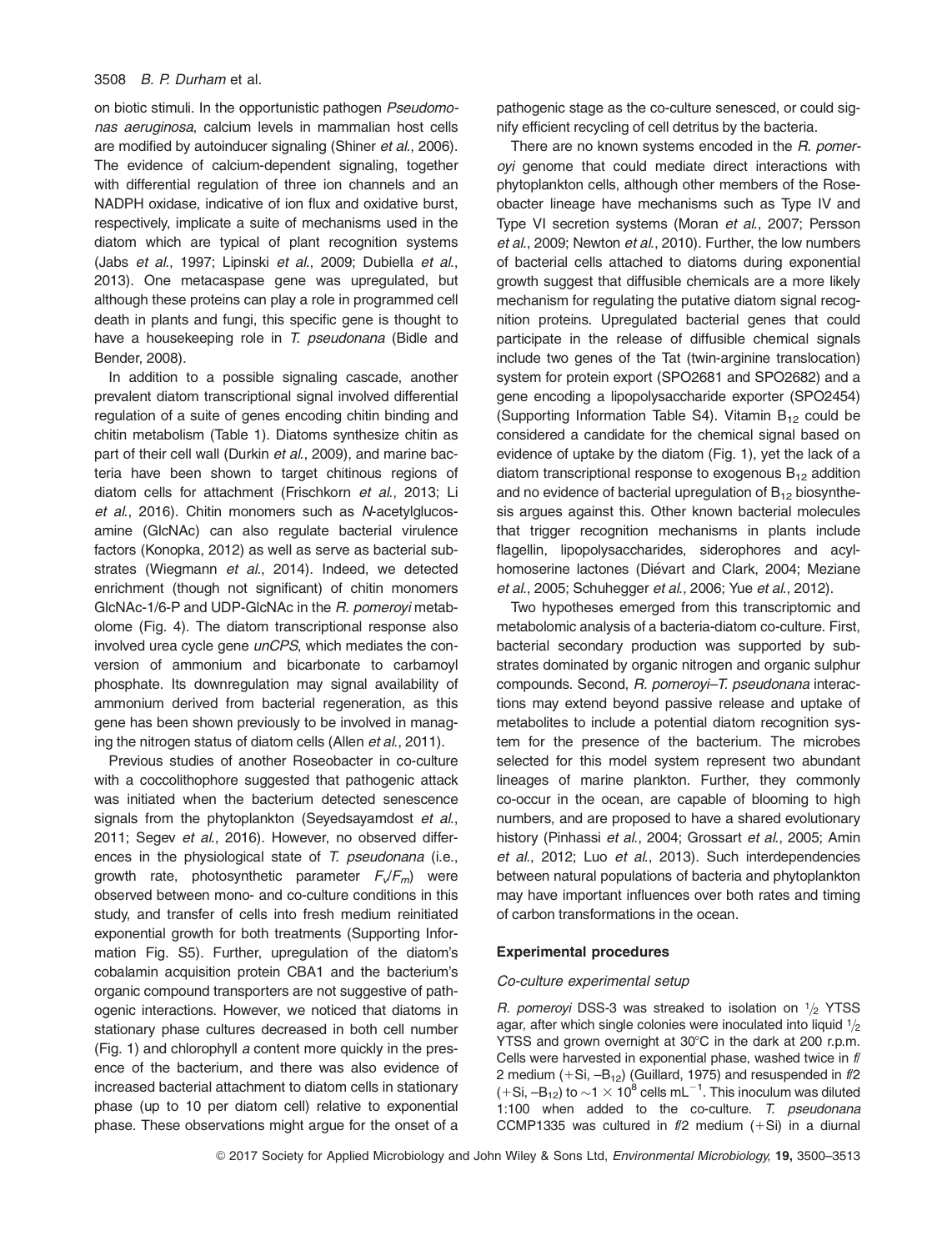incubator at 18°C on a 16:8 h light:dark cycle at  $\sim$ 160 µmol photons m<sup>-2</sup> sec<sup>-1</sup>. The diatom was limited for vitamin  $B_{12}$ over three sequential transfers into  $f/2$  without  $B_{12}$  (+Si,  $-B_{12}$ ) at which point cell growth rate decreased significantly  $(\sim 50\%)$ as compared with cells grown in  $f/2$  with  $B_{12}$ . The  $B_{12}$ -limited T. pseudonana culture was diluted to  $\sim$ 10<sup>4</sup> cells mL<sup>-1</sup> in fresh  $f/2$  (+Si,  $-B_{12}$ ) at the start of the experiment.

Four treatments ( $n = 3-4$  replicates for each) were established as follows: (1) T. pseudonana +  $B_{12}$  (370 pM cyanocobalamin), (2) T. pseudonana (no  $B_{12}$  addition), (3) T. pseudonana + R. pomeroyi (no  $B_{12}$  addition) and (4) R. pomeroyi alone (no  $B_{12}$  addition), as previously described (Durham et al., 2015). Treatments 1 and 3 were compared for differences in diatom gene expression and intracellular metabolite pools in the presence versus absence of the bacterium. Treatments 3 and 4 were compared for differences in bacterial gene expression and intracellular metabolite pools in the presence and absence of the diatom. Because the f/2 medium contained no organic compounds, bacterial growth was dependent solely on phytoplankton-derived molecules; thus, there was no change in cell abundance in Treatment 4 (Fig. 1, Supporting Information Fig. S1).

Diatom and bacterial abundance during the experiment was tracked with a Beckman Coulter CyAn flow cytometer. Samples were stained with SYBR-Green II (Molecular Probes/ Invitrogen, Carlsbad, CA, USA), and diatom and bacterial cells were enumerated using a combination of side-scatter and red and green fluorescence, respectively, with comparison to known concentrations of fluorescent beads (Fluoresbrite TG Carboxylate 1.75 um Microspheres; Polysciences Inc.). Changes in diatom abundance were also tracked using relative fluorescent units of chlorophyll a on a BioTek Synergy Mx microplate reader. Axenic diatom cultures were checked for bacterial contamination during the flow cytometry analysis and were also routinely analysed by epifluorescence microscopy using DAPI (4',6-diamidino-2-phenylindole) staining and by spread plating on  $1/2$  YTSS agar. Treatments 1 and 2 remained axenic throughout the experiment.

#### Transcriptome analyses

From replicate cultures ( $n = 2$  or  $n = 4$ ) in each treatment, cells were collected for RNA extraction at the midpoint of the light cycle at two times: 8 h after initiation of the co-culture for both bacteria and diatoms and during the exponential phase of growth for diatoms (at 56 h; Fig. 1). Cultures were filtered onto  $0.2 \mu m$  membrane filters, and filters were flash-frozen in liquid N<sub>2</sub> and subsequently stored at  $-80^{\circ}$ C. Bacterial transcriptomes and poly(A)-selected diatom transcriptomes were prepared as previously described (Durham et al., 2015), and sequenced on Illumina MiSeq (Illumina Inc., San Diego, CA) or SOLiD version 4 (Life Technologies, New York) sequencing platforms. Sequence data are available in the NCBI BioProject database (accession number PRJNA261079).

Reads were mapped to the genomes of R. pomeroyi DSS-3 ([www.roseobase.org\)](http://www.roseobase.org) and T. pseudonana (Thaps3 FilteredModels2 from the Joint Genome Institute portal) using BWA (v.0.5.9) (Li and Durbin, 2009). The number of R. pomeroyi and T. pseudonana sequence reads that aligned to gene models were calculated from the resulting SAM alignment files,

and only sequences aligning to gene models were used for subsequent analyses. Mapped read counts were analysed for significant differential expression using the baySeq package in R (Hardcastle and Kelly, 2010) with  $fdr < 0.05$  as the significance cut-offs. For the diatom transcriptomes, a two-way comparison was performed on axenic  $(n = 2,$  Treatment 1) versus bacterized ( $n = 2$ , Treatment 3) biological replicates; for the bacterial transcriptomes, a two-way comparison was performed on biological replicates with diatoms ( $n = 4$ , Treatment 3) versus without diatoms ( $n = 2$ , Treatment 4).

For phylogenetic tree construction, full-length protein sequences of T. pseudonana LRR domain-containing proteins Tp5595, Tp20707 and Tp25675 were used as queries to identify putative orthologues in marine microeukaryote transcriptome assemblies from the Marine Microbial Eukaryote Transcriptome Sequencing Project (MMETSP; [http://marinemi](http://marinemicroeukaryotes.org)[croeukaryotes.org](http://marinemicroeukaryotes.org)) (Keeling et al., 2014) available from iMicrobe using BLASTp (e-value cutoff 1e-05). Potential orthologue sequences were aligned using MAFFT (Katoh and Standley, 2013) with the E-ISN-i algorithm. The resulting alignment regions were trimmed using trimAl (Capella-Gutiérrez et al., 2009), and alignment files were converted to Phylip format. The best-fit amino acid substitution matrix and among-site rate heterogeneity model were determined using the ProtTest software (Abascal et al., 2005). Outgroups included related LRR-domain-containing proteins in T. pseudonana.

Metatranscriptomic data from plankton at GeoMICS project Line P stations P1, P4, P6, P8 were obtained using the same methods as for the laboratory cultures as described above with two exceptions. First, bacterioplankton cells were collected by filtration through a 0.2  $\mu$ m pore-size filter (142 mm diameter Supor) following prefiltration through a 2.0  $\mu$ m pore-size filter (142 mm diameter polycarbonate). Second, two internal standards  $\sim$  1,000 nt in length were added independently to the lysis buffer in known copy numbers so that absolute transcript values could be calculated per liter of sample filtered (Satinsky et al., 2013). cDNAs were sheared ultrasonically to  $\sim$ 250 base pair fragments and HiSeq libraries (Illumina Inc., San Diego, CA) were constructed for paired-end ( $2 \times 150$ ) sequencing using the Illumina HiSeq 2500 sequencing platform (Illumina Inc., San Diego, CA). Reads were joined using PANDAseq (Masella et al., 2012) and paired reads were trimmed using FASTX-Toolkit [\(http://hannonlab.cshl.edu/fastx\\_toolkit/](http://hannonlab.cshl.edu/fastx_toolkit)). rRNA, tRNA and internal standard sequences were removed using a BLASTn search against a database containing representative rRNA and tRNA sequences along with the internal standard sequence (bit score cutoff  $\geq$ 50). Protein sequences of the upregulated R. pomeroyi transporters (using substrate binding protein for TRAP and ABC transporters) were used as query sequences in a BLASTx search of the GeoMICS reads. Alignment with the query sequence for at least 50% of read length with at least 50% identity were the criteria used to identify positive hits. Transcript concentration in seawater was calculated based on recovery of the internal standard reads. Sequence data are available in the NCBI BioProject database (accession number PRJNA272345).

#### Metabolite analysis

Intracellular metabolites were collected from the cultures at the time of transcriptome sampling (8 h for the bacteria,  $n = 3$ ,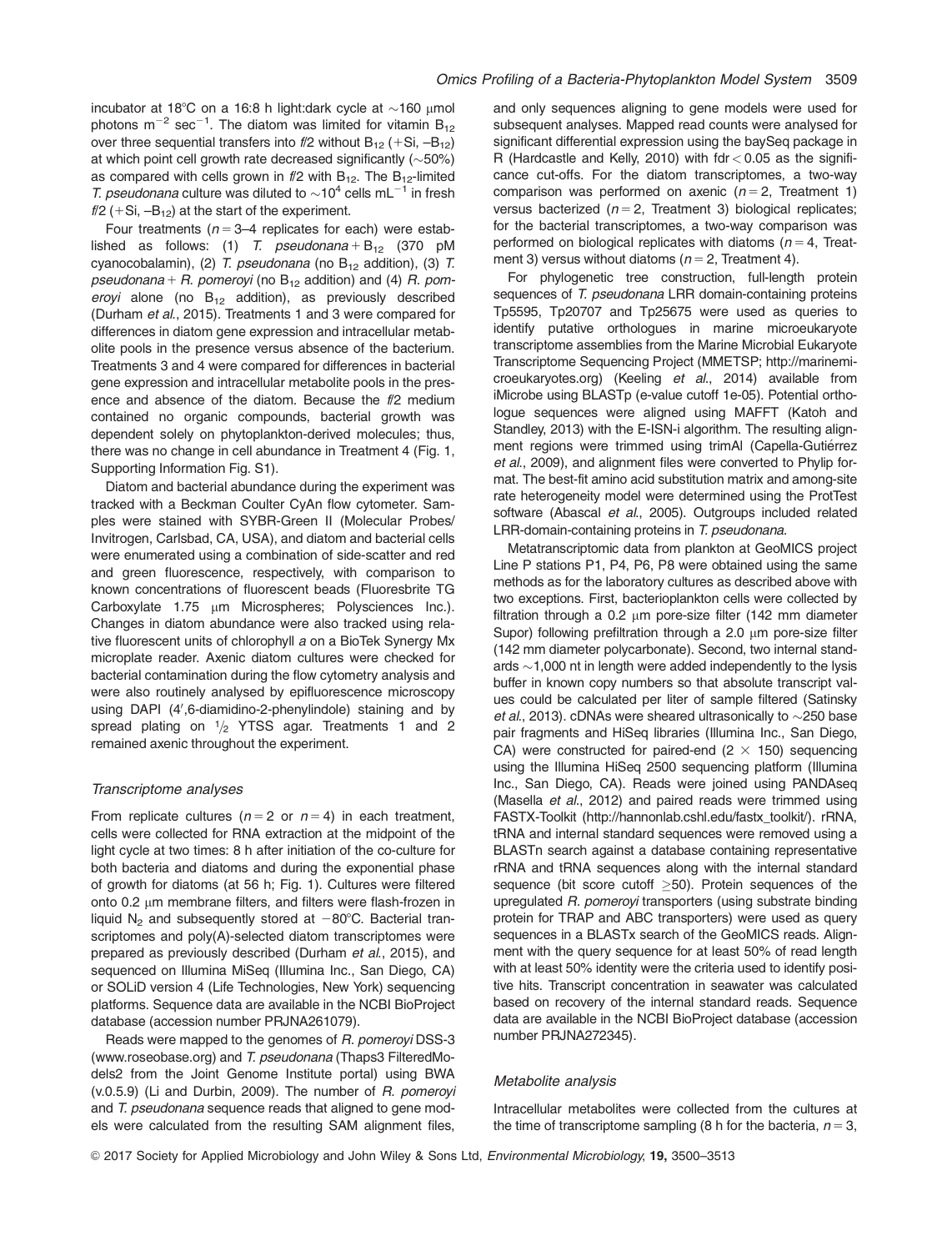and 56 h for the diatom,  $n = 3$ ). Cells from 100 mL of culture were collected and processed by sequential filtration onto 3.0  $\mu$ m (mostly diatom cells) and 0.2  $\mu$ m (mostly bacterial cells) filters. Filters were flash frozen in liquid  $N_2$  and stored at  $-80^{\circ}$ C. Metabolites were analysed as in Durham and colleagues (2015) by ultra-performance liquid chromatography-high resolution mass spectrometry (UPLC-HRMS). Briefly, frozen samples were suspended in HPLC grade methanol at  $4^{\circ}$ C for extraction. Following centrifugation, two additional pellet extractions were carried out in 80% methanol in water at  $4^{\circ}$ C. Combined supernatants from the consecutive methanol extractions were dried under  $N_2$  and solid residue was resuspended in sterile water at  $4^{\circ}$ C. A 10- $\mu$ L aliquot was injected through a Synergi 2.5  $\mu$ m Hydro-RP 100, 100  $\times$  2.00 mm LC column (Phenomenex) kept at 25°C. The mass spectrometer was run in full scan mode with negative ionization using a method adapted from Rabinowitz and Kimball (2007). The eluent was introduced into the MS via an electrospray ionization source conjoined to a Thermo Scientific Exactive Plus orbitrap mass spectrometer through a 0.1 mm internal diameter fused silica capillary tube. The samples were run with a spray voltage of 3 kV. The nitrogen sheath gas was set to a flow rate of 10 psi with a capillary temperature of  $320^{\circ}$ C and an Automatic Gain Control target set to 3x10<sup>6</sup>. Samples were analysed with a resolution of 140,000 at 200 m/z and a scan window of 85 to 800 m/z from 0 to 9 min and 110 to 1000 m/z from 9 to 25 min. The chromatography gradient consisted of an initial hold of 100% solvent A (97:3 water:methanol, 10 mM tributylamine and 15 mM acetic acid 0.1% formic acid in water) and 0% B (methanol) for 5 min, ramp to 20% B from 5 to 13 min, ramp to 55% B from 13 to 15.5 min, ramp to 85% B from 15.5 to 19 min and ramp to 0% B from 19–25 min, with a flow rate of 200  $\mu$ L min $^{-1}$ . Seventy-eight known metabolites based on pure standards were manually selected by mass ( $\pm$  5 p.p.m.) and retention time.

Per-cell ion current values for each metabolite were calculated based on background-subtracted total ions and cell count values. Flow-cytometry-based cell counts were used to determine the number of bacteria and diatoms in each size fraction after sequential filtration of the co-cultures. The ion contribution of contaminating cells was subtracted from the metabolite measurements based on analysis of per-cell metabolite concentrations in axenic cultures of the contaminating organism. An average of 20% of the bacterial cells were caught on the 3.0  $\mu$ m filters and an average of 0.5% of the diatom cells were caught on the  $0.2 \mu m$  filters. Statistical significance was based on the Student's t-test. A heatmap was generated using the gplots package in R (Warnes et al., 2015) with  $p < 0.05$  significance denoted. Identification of significantly different metabolites was similar regardless of whether or not contributions of contaminating cells were subtracted.

#### Growth requirements of R. pomeroyi

To determine the ability of select organic compounds to satisfy R. pomeroyi carbon and nitrogen requirements, the bacterium was grown in  $f/2$  medium  $(+Si, -B_{12})$  with either dihydroxypropanesulfonate (DHPS), N-acetyltaurine or acetate serving as carbon sources at equimolar concentrations (10 mM) and

either urea or ammonium serving as nitrogen sources at equimolar concentrations (5 mM).

#### Acknowledgements

We appreciate the advice and assistance of B. Hopkinson, B. Satinsky, L. Chan, N. Lawler, C. English, C. Berthiaume, R. Morales, M. Parker, R. Nilson, B. Kvitko and S. Smith. This research was partially funded by the Gordon and Betty Moore Foundation grants 538.01 to M.A.M. and 537.01 to E.V.A., and by NSF grants OCE-1356010 to M.A.M. and OCE-1205233 to E.V.A. Resources and technical expertise were provided by the University of Georgia's Georgia Advanced Computing Resource Center. Conflict of interest statement: The authors declare that there are no conflicts of interest.

#### **References**

- Abascal, F., Zardoya, R., and Posada, D. (2005) ProtTest: selection of best-fit models of protein evolution. Bioinformatics 21: 2104–2105.
- Aharonovich, D., and Sher, D. (2016) Transcriptional response of Prochlorococcus to co-culture with a marine Alteromonas: differences between strains and the involvement of putative infochemicals. ISME J 10: 2892–2906.
- Allen, A.E., Dupont, C.L., Oborník, M., Horák, A., Nunes-Nesi, A., McCrow, J.P., et al. (2011) Evolution and metabolic significance of the urea cycle in photosynthetic diatoms. Nature 473: 203–207.
- Amin, S.A., Hmelo, L.R., van Tol, H.M., Durham, B.P., Carlson, L.T., Heal, K.R., et al. (2015) Interaction and signalling between a cosmopolitan phytoplankton and associated bacteria. Nature 522: 98–101.
- Amin, S.A., Parker, M.S., and Armbrust, E.V. (2012) Interactions between diatoms and bacteria. Microbiol Mol Biol Rev 76: 667–684.
- Azam, F., and Malfatti, F. (2007) Microbial structuring of marine ecosystems. Nat Rev Microbiol 5: 782–791.
- Azam, F., Fenchel, T., Field, J., Gray, J., Meyer-Reil, L., and Thingstad, F. (1983) The ecological role of water column microbes in the sea. Mar Ecol Prog Ser 10: 257-263.
- Baran, R., Brodie, E.L., Mayberry-Lewis, J., Hummel, E., Da Rocha, U.N., Chakraborty, R., et al. (2015) Exometabolite niche partitioning among sympatric soil bacteria. Nat. Commun 6: 8289.
- Bell, W., and Mitchell, R. (1972) Chemotactic and growth responses of marine bacteria to algal extracellular products. Biol Bull 143: 265–277.
- Bertrand, E.M., Allen, A.E., Dupont, C.L., Norden-Krichmar, T.M., Bai, J., Valas, R.E., and Saito, M.A. (2012) Influence of cobalamin scarcity on diatom molecular physiology and identification of a cobalamin acquisition protein. Proc Natl Acad Sci USA 109: E1762–E1771.
- Bidle, K.D., and Bender, S.J. (2008) Iron starvation and culture age activate metacaspases and programmed cell death in the marine diatom Thalassiosira pseudonana. Eukaryot Cell 7: 223–236.
- Bidle, K.D., Manganelli, M., and Azam, F. (2002) Regulation of oceanic silicon and carbon preservation by temperature control on bacteria. Science 298: 1980–1984.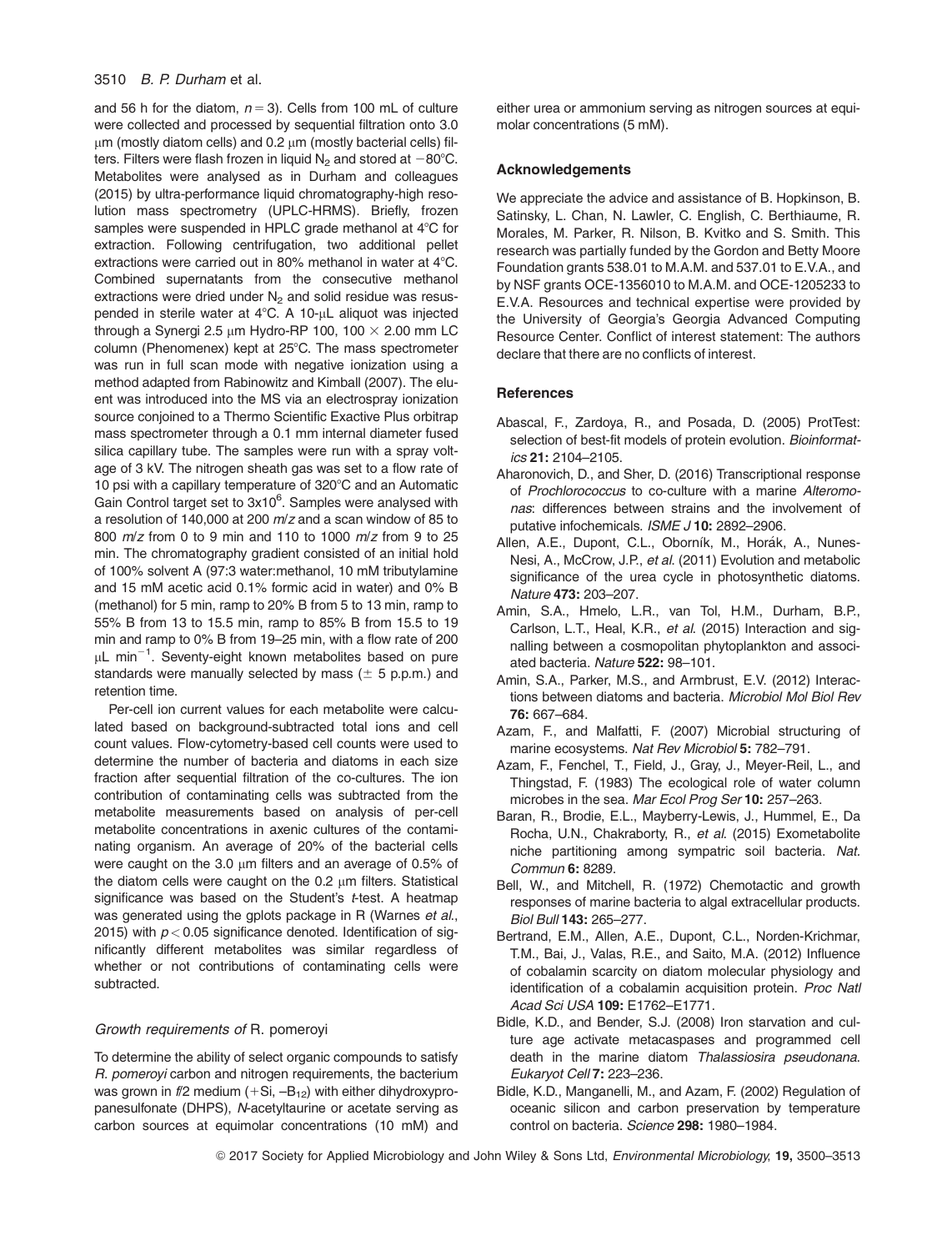- Brand, L.E., and Guillard, R.R.L. (1981) A method for the rapid and precise determination of acclimated phytoplankton reproduction rates. J Plankton Res 3: 193-201.
- Capella-Gutiérrez, S., Silla-Martínez, J.M., and Gabaldón, T. (2009) trimAl: a tool for automated alignment trimming in largescale phylogenetic analyses. Bioinformatics 25: 1972–1973.
- Cottrell, M.T., and Kirchman, D.L. (2000) Natural assemblages of marine Proteobacteria and members of the Cytophaga-Flavobacter Cluster consuming low- and high-molecularweight dissolved organic matter. Appl Environ Microbiol 66: 1692–1697.
- Croft, M.T., Lawrence, A.D., Raux-Deery, E., Warren, M.J., and Smith, A.G. (2005) Algae acquire vitamin B12 through a symbiotic relationship with bacteria. Nature 438: 90–93.
- Danquah, A., de Zelicourt, A., Colcombet, J., and Hirt, H. (2014) The role of ABA and MAPK signaling pathways in plant abiotic stress responses. Biotechnol Adv 32: 40–52.
- Denger, K., Lehmann, S., and Cook, A.M. (2011) Molecular genetics and biochemistry of N-acetyltaurine degradation by Cupriavidus necator H16. Microbiology 157: 2983–2991.
- Diévart, A., and Clark, S.E. (2004) LRR-containing receptors regulating plant development and defense. Development 131: 251–261.
- Dubiella, U., Seybold, H., Durian, G., Komander, E., Lassig, R., Witte, C.-P., et al. (2013) Calcium-dependent protein kinase/NADPH oxidase activation circuit is required for rapid defense signal propagation. Proc Natl Acad Sci USA 110: 8744–8749.
- Durham, B.P., Sharma, S., Luo, H., Smith, C.B., Amin, S.A., Bender, S.J., et al. (2015) Cryptic carbon and sulfur cycling between surface ocean plankton. Proc Natl Acad Sci USA 112: 453–457.
- Durkin, C.A., Mock, T., and Armbrust, E.V. (2009) Chitin in diatoms and its association with the cell wall. Eukaryot Cell 8: 1038–1050.
- Felix, G., Duran, J.D., Volko, S., and Boller, T. (1999) Plants have a sensitive perception system for the most conserved domain of bacterial flagellin. Plant J 18: 265-276.
- Ford, M.G.J., Mills, I.G., Peter, B.J., Vallis, Y., Praefcke, G.J.K., Evans, P.R., and McMahon, H.T. (2002) Curvature of clathrin-coated pits driven by epsin. Nature 419: 361–366.
- Frischkorn, K.R., Stojanovski, A., and Paranjpye, R. (2013) Vibrio parahaemolyticus type IV pili mediate interactions with diatom-derived chitin and point to an unexplored mechanism of environmental persistence. Environ Microbiol 15: 1416–1427.
- Gao, X., Cox, K., Jr., and He, P. (2014) Functions of calciumdependent protein kinases in plant innate immunity. Plants 3: 160–176.
- Gärdes, A., Iversen, M.H., Grossart, H.-P., Passow, U., and Ullrich, M.S. (2011) Diatom-associated bacteria are required for aggregation of Thalassiosira weissflogii. ISME J 5: 436–445.
- Geng, H., and Belas, R. (2010) Molecular mechanisms underlying roseobacter-phytoplankton symbioses. Curr Opin Biotechnol 21: 332–338.
- González, J.M., Simó, R., Massana, R., Covert, J.S., Casamayor, E.O., Pedrós-Alió, C., and Moran, M.A. (2000) Bacterial community structure associated with a dimethylsulfoniopropionate-producing North Atlantic algal bloom. Appl Env Microbiol 66: 4237–4246.
- Grossart, H.-P., Levold, F., Allgaier, M., Simon, M., and Brinkhoff, T. (2005) Marine diatom species harbour distinct bacterial communities. Environ Microbiol 7: 860–873.
- Guillard, R.R.L. (1975) Culture of phytoplankton for feeding marine invertebrates. In Culture of Marine Invertebrate Animals. Smith, W.L., and Chanley, M.H. (eds). New York, USA: Plenum Press, pp. 26–60.
- Hardcastle, T.J., and Kelly, K.A. (2010) baySeq: empirical Bayesian methods for identifying differential expression in sequence count data. BMC Bioinformatics 11: 422.
- Helliwell, K.E., Wheeler, G.L., Leptos, K.C., Goldstein, R.E., and Smith, A.G. (2011) Insights into the evolution of vitamin B12 auxotrophy from sequenced algal genomes. Mol Biol Evol 28: 2921–2933.
- Hughes, D.T., and Sperandio, V. (2008) Inter-kingdom signalling: communication between bacteria and their hosts. Nat Rev Microbiol 6: 111–120.
- Jabs, T., Tschope, M., Colling, C., Hahlbrock, K., and Scheel, D. (1997) Elicitor-stimulated ion fluxes and O2- from the oxidative burst are essential components in triggering defense gene activation and phytoalexin synthesis in parsley. Proc Natl Acad Sci USA 94: 4800–4805.
- Katoh, K., and Standley, D.M. (2013) MAFFT multiple sequence alignment software version 7: improvements in performance and usability. Mol Biol Evol 30: 772–780.
- Keeling, P.J., Burki, F., Wilcox, H.M., Allam, B., Allen, E.E., Amaral-Zettler, L.A., et al. (2014) The Marine Microbial Eukaryote Transcriptome Sequencing Project (MMETSP): illuminating the functional diversity of eukaryotic life in the oceans through transcriptome sequencing. PLoS Biol 12: e1001889.
- Kerkhof, L.J., Voytek, M.A., Sherrell, R.M., Millie, D., and Schofield, O. (1999) Variability in bacterial community structure during upwelling in the coastal ocean. Hydrobiologia 401: 139–148.
- Kiene, R.P., and Walker, E. (1998) Seawater microorganisms have a high affinity glycine betaine uptake system which also recognizes dimethylsulfoniopropionate. Aquat Microb Ecol 15: 39–51.
- King, G.M. (1988) Distribution and metabolism of quaternary amines in marine sediments. In Nitrogen Cycling in Coastal Marine Environments. Blackburn, T., and Sorensen, J. (eds). New York, USA: Wiley, pp. 143–173.
- Konopka, J.B. (2012) N-acetylglucosamine (GlcNAc) functions in cell signaling. Scientifica 2012: 631-632.
- Li, H., and Durbin, R. (2009) Fast and accurate short read alignment with Burrows-Wheeler transform. Bioinformatics 25: 1754–1760.
- Li, Y., Lei, X., Zhu, H., Zhang, H., Guan, C., Chen, Z., et al. (2016) Chitinase producing bacteria with direct algicidal activity on marine diatoms. Sci Rep 6: 21984.
- Ligterink, W., and Hirt, H. (2001) Mitogen-activated protein (MAP) kinase pathways in plants: versatile signaling tools. Int Rev Cytol 201: 209–275.
- Lipinski, S., Till, A., Sina, C., Arlt, A., Grasberger, H., Schreiber, S., and Rosenstiel, P. (2009) DUOX2-derived reactive oxygen species are effectors of NOD2-mediated antibacterial responses. J Cell Sci 122: 3522-3530.
- Luo, H., Csuros, M., Hughes, A.L., and Moran, M.A. (2013) Evolution of divergent life history strategies in marine Alphaproteobacteria. MBio 4: e00373–e00313.
- © 2017 Society for Applied Microbiology and John Wiley & Sons Ltd, Environmental Microbiology, 19, 3500–3513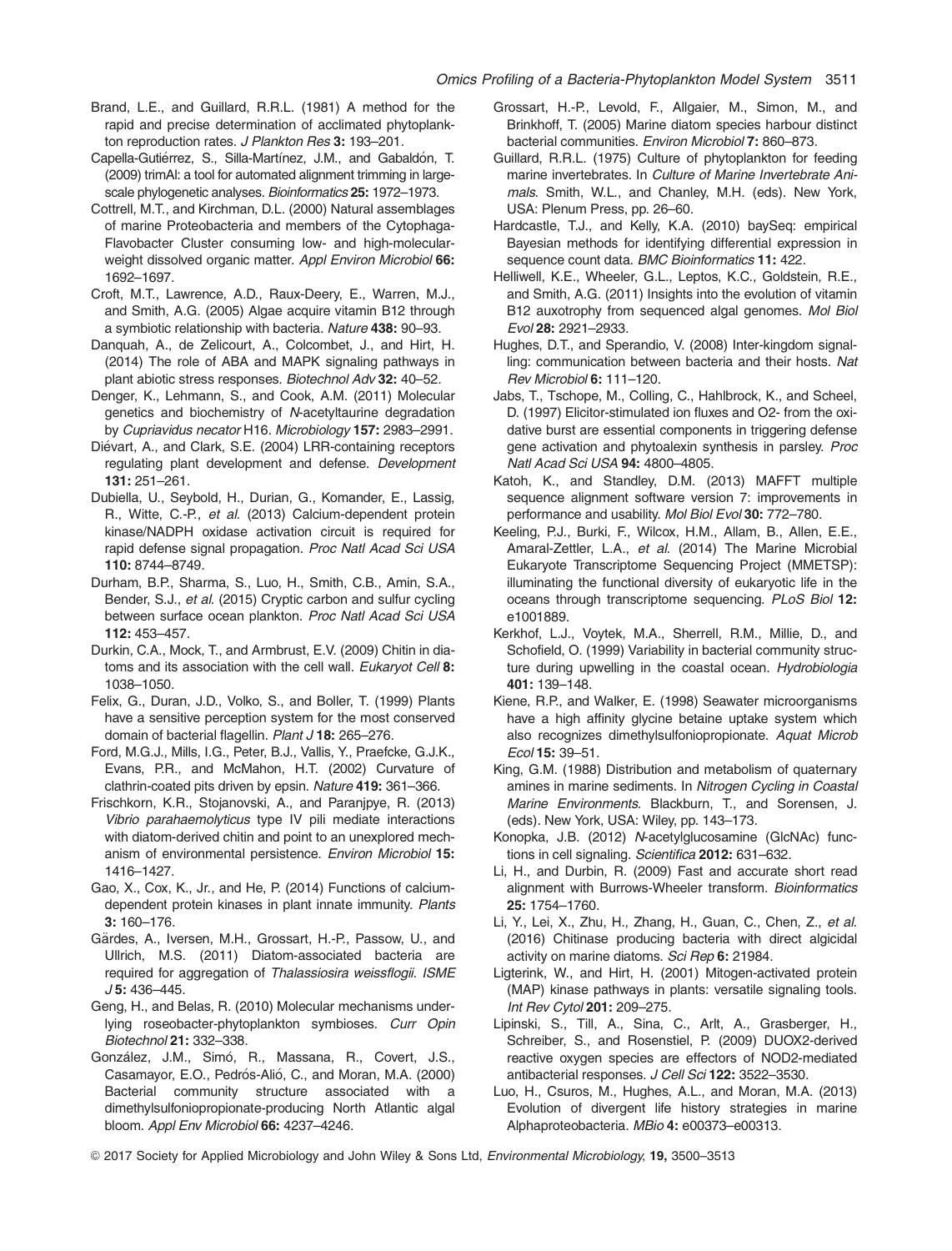- Manefield, M., Rasmussen, T.B., Henzter, M., Andersen, J.B., Steinberg, P., Kjelleberg, S., and Givskov, M. (2002) Halogenated furanones inhibit quorum sensing through accelerated LuxR turnover. Microbiology 148: 1119-1127.
- Masella, A.P., Bartram, A.K., Truszkowski, J.M., Brown, D.G., and Neufeld, J.D. (2012) PANDAseq: paired-end assembler for illumina sequences. BMC Bioinformatics 13: 31.
- Mayali, X., and Azam, F. (2004) Algicidal bacteria in the sea and their impact on algal blooms. J Eukaryot Microbiol 51: 139–144.
- Mayer, J., Huhn, T., Habeck, M., Denger, K., Hollemeyer, K., and Cook, A.M. (2010) 2,3-Dihydroxypropane-1-sulfonate degraded by Cupriavidus pinatubonensis JMP134: purification of dihydroxypropanesulfonate 3-dehydrogenase. Microbiology 156: 1556–1564.
- Mayers, T.J., Bramucci, A.R., Yakimovich, K.M., and Case, R.J. (2016) A bacterial pathogen displaying temperatureenhanced virulence of the microalga Emiliania huxleyi. Front Microbiol 7: 892.
- Meziane, H., Van Der Sluis, I., Van Loon L.C., Höfte, M., and Bakker, P.A. (2005) Determinants of Psuedomonas putida WCS358 involved in inducing systemic resistance in plants. Mol Plant Path 6: 177–185.
- Moran, M.A., Belas, R., Schell, M.A., González, J.M., Sun, F., Sun, S., et al. (2007) Ecological genomics of marine Roseobacters. Appl Environ Microbiol 73: 4559–4569.
- Moran, M.A., Kujawinski, E.B., Stubbins, A., Fatland, R., Aluwihare, L.I., Buchan, A., et al. (2016) Deciphering ocean carbon in a changing world. Proc Natl Acad Sci USA 113: 3143–3151.
- Mulligan, C., Fischer, M., and Thomas, G.H. (2011) Tripartite ATP-independent periplasmic (TRAP) transporters in bacteria and archaea. FEMS Microbiol Rev 35: 68–86.
- Nelson, D.M., Tréguer, P., Brzezinski, M.A., Leynaert, A., and Quéguiner, B. (1995) Production and dissolution of biogenic silica in the ocean: revised global estimates, comparison with regional data and relationship to biogenic sedimentation. Glob Biogeochem Cycles 9: 359-372.
- Newton, R.J., Griffin, L.E., Bowles, K.M., Meile, C., Gifford, S., Givens, C.E., et al. (2010) Genome characteristics of a generalist marine bacterial lineage. ISME J 4: 784-798.
- Obernosterer, I., and Herndl, G.J. (1995) Phytoplankton extracellular release and bacterial growth: dependence on the inorganic N:P ratio. Mar Ecol Prog Ser 116: 247–258.
- Paul, C., Mausz, M.A., and Pohnert, G. (2012) A co-culturing/ metabolomics approach to investigate chemically mediated interactions of planktonic organisms reveals influence of bacteria on diatom metabolism. Metabolomics 9: 349–359.
- Persson, O.P., Pinhassi, J., Riemann, L., Marklund, B.-I., Rhen, M., Normark, S., González J.M., and Hagström, Å. (2009) High abundance of virulence gene homologues in marine bacteria. Environ Microbiol 11: 1348–1357.
- Pinhassi, J., Havskum, H., Peters, F., and Malits, A. (2004) Changes in bacterioplankton composition under different phytoplankton regimens. Appl Environ Microbiol 70: 6753-6766.
- Pitzschke, A., Schikora, A., and Hirt, H. (2009) MAPK cascade signalling networks in plant defence. Curr Opin Plant Biol 12: 421–426.
- Rabinowitz, J.D., and Kimball, E. (2007) Acidic acetonitrile for cellular metabolome extraction from Escherichia coli. Anal Chem 79: 6167–6173.
- Satinsky, B.M., Gifford, S.M., Crump, B.C., and Moran, M.A. (2013) Use of internal standards for quantitative metatranscriptome and metagenome analysis. In Methods in Enzymology. DeLong, E.F. (ed.). Elsevier Inc., Burlington, MA, Academic Press, pp. 237–250.
- Schuhegger, R., Ihring, A., Gantner, S., Bahnweg, G., Knappe, C., Vogg, G., et al. (2006) Induction of systemic resistance in tomato by N-acyl-L-homoserine lactone-producing rhizosphere bacteria. Plant Cell Environ 29: 909-918.
- Schweighofer, A., Hirt, H., and Meskiene, I. (2004) Plant PP2C phosphatases: emerging functions in stress signaling. Trends Plant Sci 9: 236–243.
- Segev, E., Wyche, T.P., Kim, K.H., Petersen, J., Ellebrandt, C., Vlamakis, H., et al. (2016) Dynamic metabolic exchange governs a marine algal-bacterial interaction. Elife 5: 514–522.
- Seyedsayamdost, M.R., Case, R.J., Kolter, R., and Clardy, J. (2011) The Jekyll-and-Hyde chemistry of Phaeobacter gallaeciensis. Nat Chem 3: 331–335.
- Seyedsayamdost, M.R., Wang, R., Kolter, R., and Clardy, J. (2014) Hybrid biosynthesis of roseobacticides from algal and bacterial precursor molecules. J Am Chem Soc 136: 15150–15153.
- Shiner, E.K., Terentyev, D., Bryan, A., Sennoune, S., Martinez-Zaguilan, R., Li, G., et al. (2006) Pseudomonas aeruginosa autoinducer modulates host cell responses through calcium signalling. Cell Microbiol 8: 1601–1610.
- Suzuki, M.T., Béjà, O., Taylor, L.T., and DeLong, E.F. (2001) Phylogenetic analysis of ribosomal RNA operons from uncultivated coastal marine bacterioplankton. Env Microbiol 3: 323–331.
- van Tol, H.M., Amin, S.A., and Armbrust, E.V. (2017) Ubiquitous marine bacterium inhibits diatom cell division. ISME J 11: 31–42.
- Vadassery, J., and Oelmüller, R. (2009) Calcium signaling in pathogenic and beneficial plant microbe interactions: what can we learn from the interaction between Piriformospora indica and Arabidopsis thaliana. Plant Signal Behav 4: 1024–1027.
- Vardi, A., Formiggini, F., Casotti, R., De Martino, A., Ribalet, F., Miralto, A., and Bowler, C. (2006) A stress surveillance system based on calcium and nitric oxide in marine diatoms. PLoS Biol 4: 0411–0419.
- Wang, H., Tomasch, J., Jarek, M., and Wagner-Döbler, I. (2014) A dual-species co-cultivation system to study the interactions between Roseobacters and dinoflagellates. Front Microbiol 5: 311.
- Warnes, G.R., Bolker, B., Bonebakker, L., Gentleman, R., Liaw, W.H.A., Lumley, T., et al. (2015) gplots: various R Programming Tools for Plotting Data. R Package version 2.17.0.
- Wiegmann, K., Hensler, M., Wöhlbrand, L., Ulbrich, M., Schomburg, D., and Rabus, R. (2014) Carbohydrate catabolism in Phaeobacter inhibens DSM 17395, a member of the marine roseobacter clade. Appl Environ Microbiol 80: 4725–4737.
- Wright, R.R., and Hobbie, J.E. (1966) Use of glucose and acetate by bacteria and algae in aquatic ecosystems. Ecology 47: 447–464.
- Xie, B., Bishop, S., Stessman, D., Wright, D., Spalding, M.H., and Halverson, L.J. (2013) Chlamydomonas reinhardtii